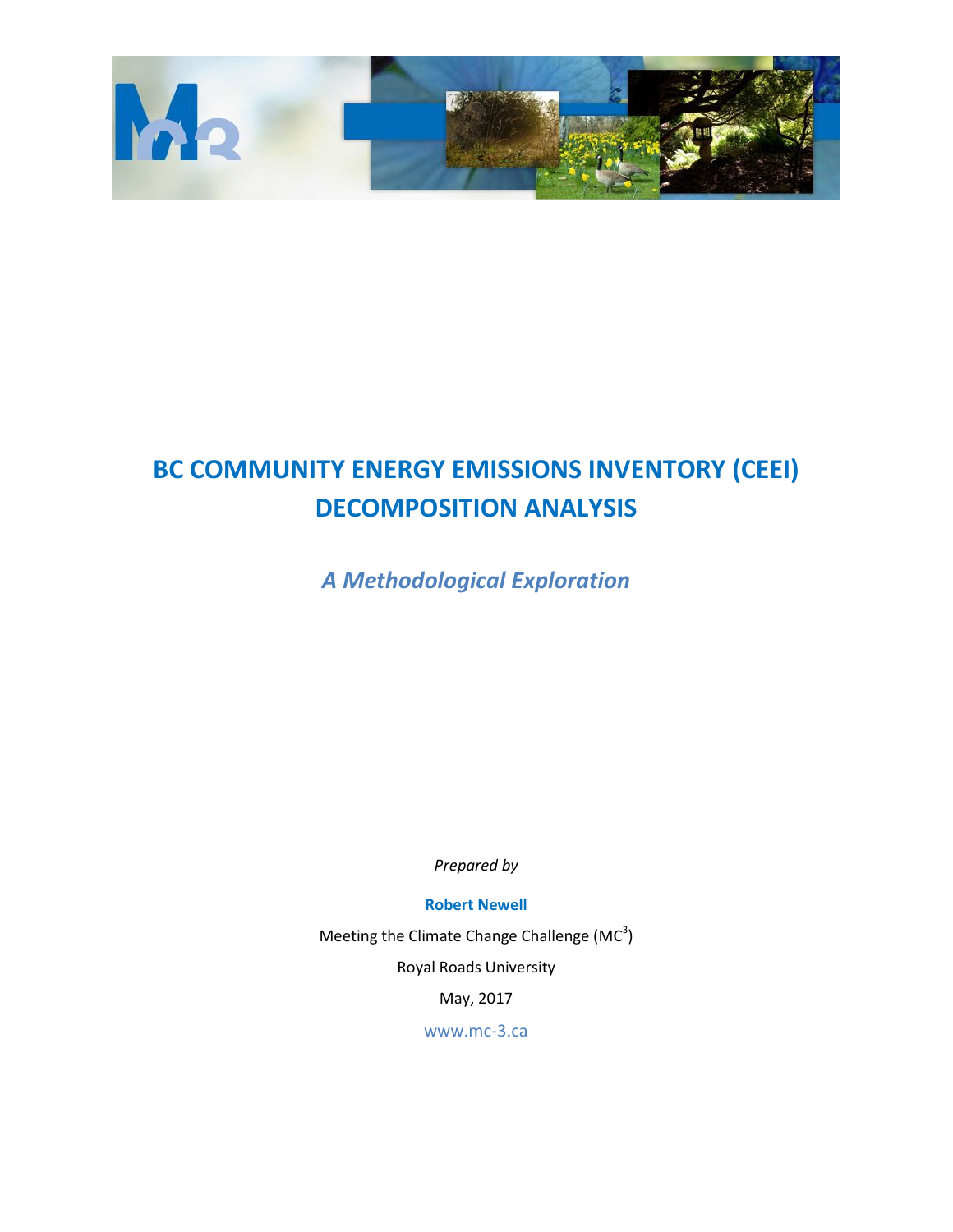# **TABLE OF CONTENTS**

# Contents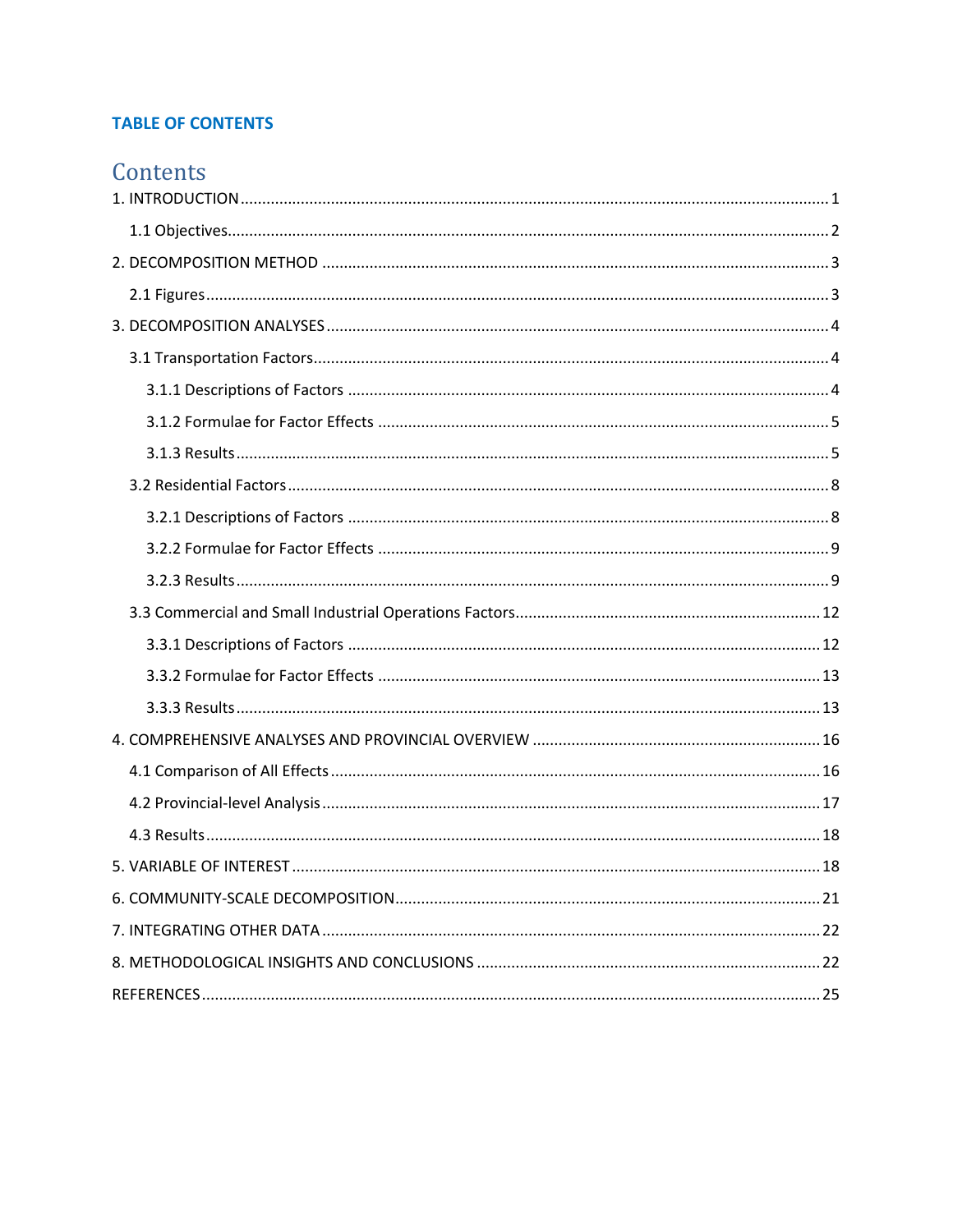# **LIST OF FIGURES**

| Figure 1. Decomposition of vehicle-related factor effects on GHG emissions for different BC regions  6       |
|--------------------------------------------------------------------------------------------------------------|
| Figure 2. Proportionate values of vehicle-related factor effects on GHG emissions for different BC           |
| Figure 3. Decomposition of residence-related effects on GHG emissions for different BC regions  10           |
| Figure 4. Proportionate values of residence-related effects on GHG emissions for different BC regions. 11    |
| Figure 5. Decomposition of commercial/industrial-related effects on GHG emissions for different BC           |
| Figure 6. Proportionate values of commercial/small-industrial-related effects on emissions for different     |
| Figure 7. Proportionate values of all effects on emissions for different BC regions (2007-2010)  16          |
| Figure 8. Decomposition of effects on emissions for different regions in BC using provincial-level data . 17 |
| Figure 11. Decomposition of residence-related effects on GHG emissions per capita for different BC           |
| Figure 12. Decomposition of residence-related effects on GHG emissions for different Metro-Vancouver         |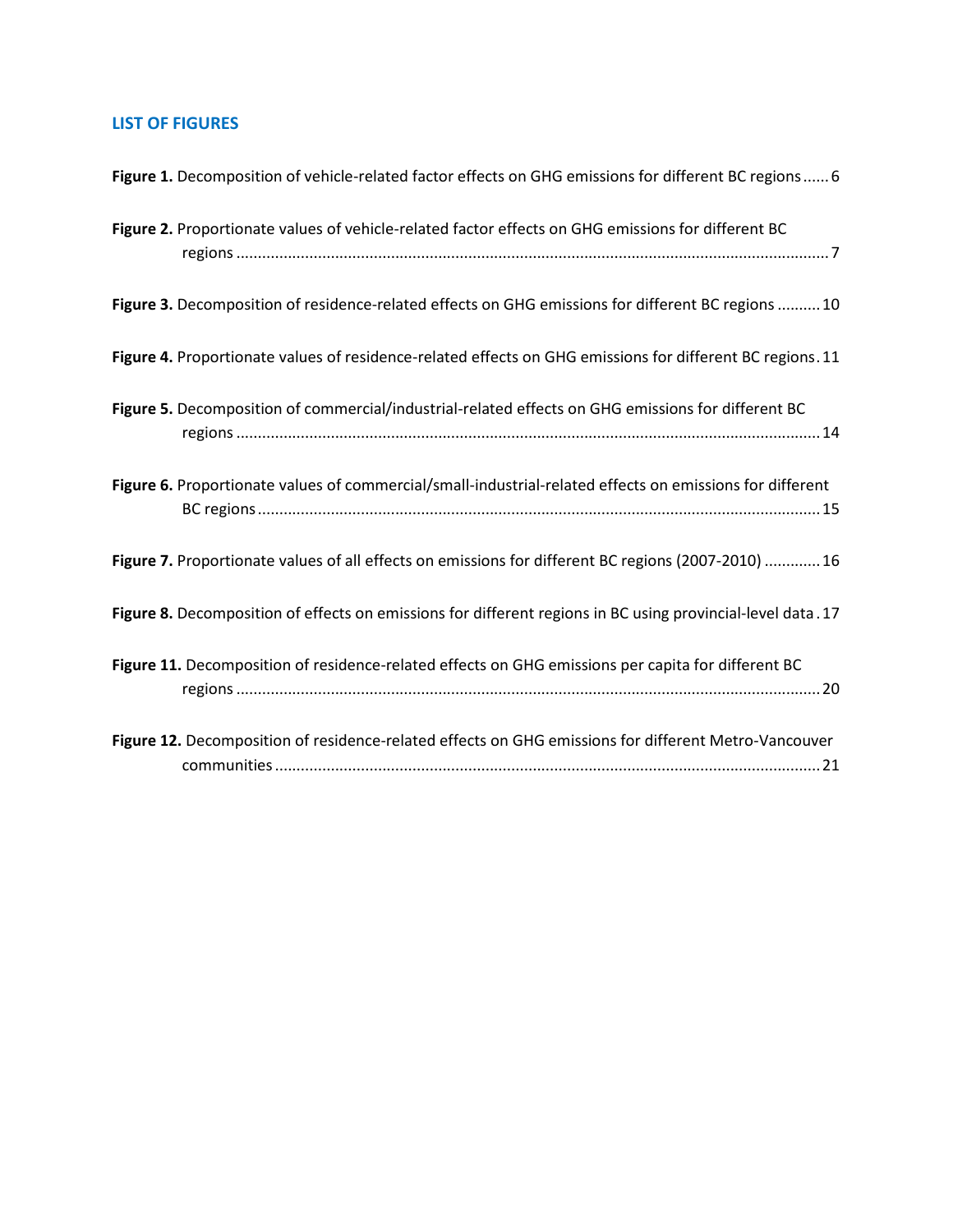#### <span id="page-3-0"></span>**1. INTRODUCTION**

In 2007, the BC Government developed the Climate Action Charter to promote a concerted effort between local and provincial governments toward addressing climate change. As part of this effort, municipalities have committed to measuring greenhouse gas (GHG) emissions in regular intervals, and such data has been collected and compiled into the BC Community Energy Emissions Inventory (CEEI). This has resulted in a rich dataset that captures GHG emissions for multiple years, by various sectors, and from different communities; however, the question remains – how do we best use this data to inform policy and decision-making toward climate action?

Decomposition analysis provides a potentially powerful means for achieving this objective. This form of analysis can be used to breakdown and examine factors that influence changes in GHG emissions over a given period of time. Through decomposition, we can uncover what is contributing to increases in GHG emissions and driving climate change, as well as understanding where we are making progress in reducing emissions. Factors such as changes in the types of cars people drive and changes in how much people drive (e.g., average trip length) can be isolated, and these changes can be examined to see whether they have led to either increases or decreases in greenhouse gases. With this information, the appropriate inventions can be made to address the areas where GHG emissions are increasing, whether this be done through policies, land-use planning, financial tools, and/or educational campaigns.

The Meeting the Climate Change Challenge  $(MC<sup>3</sup>)$  project explores this analytical potential by developing decomposition models that can interrogate CEEI data in order to produce insights on priority areas for climate action. Models have been created for transportation, residential, and commercial/industrial sectors, and factors within these sectors are examined for whether they have contributed to increases or decreases in GHG emissions between 2007 and 2012. Unlike other studies that employ decomposition methodology (e.g., Jian, 2015; Lv et al., 2014; Xu et al., 2006), MC<sup>3</sup> takes a unique approach by focusing on smaller scales (i.e., local regions rather than province/state or nation), and by doing so, we aim to develop a method that can aid local governments in moving toward sustainable development pathways.

The following report describes preliminary work that explores ways of applying decomposition methodology to CEEI data (collected for the years 2007, 2010 and 2012). It is important to note that this report primarily concerns methodology; thus, it focuses on the insights gained from developing decomposition approaches for and applying analyses to community level data. Interpretations around the results are reserved for forthcoming publications.

This research is part of the MC<sup>3</sup> project, which is a research effort led by Professors Ann Dale, Royal Roads University, and John Robinson, University of Toronto. I am indebted to the intellectual contributions of Professor John Robinson to the development of this work.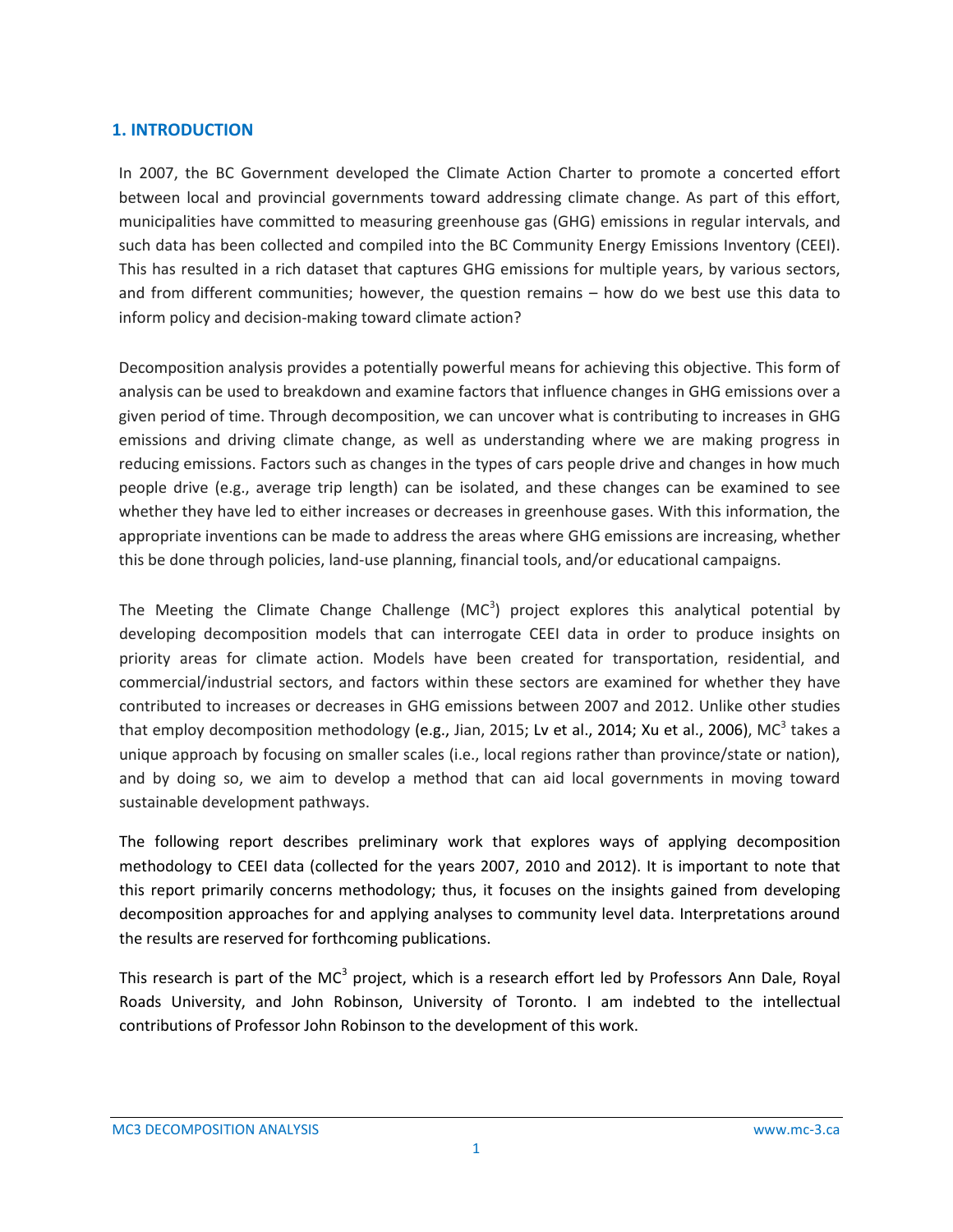#### <span id="page-4-0"></span>**1.1 Objectives**

The objectives of this work are four-fold.

- **1. Making use of CEEI data**. As noted above, municipal signatories to the Climate Action Charter have committed to reducing their GHG emissions, and as part of this commitment, signatories inventory their GHG emissions. The decomposition analyses conducted in this research were applied to CEEI data in order to see how this type of analysis could support the goals of the Charter and CEEI, by providing finer grain information that would allow communities to better determine whether they are actually reducing GHGs and which areas require more attention in achieving concrete GHG reductions
- **2. Allowing for ongoing analyses**. Ensuring that GHG emissions reach and are maintained at certain targets requires continual monitoring. This means that analysis cannot occur as a single 'snapshot' in time; rather, it must be designed as process that can continually be applied. However, for the process to be continual, the appropriate data must be available; that is, data that is consistent in terms of what is measured (and how it is measured) year over year. The analysis described here primarily uses only variables and measures obtained through the CEEI in order to use an inventorying process that is (relatively) consistent from year to year and thus can be 're-applied' as new years of data are collected.
- **3. Examining GHG emissions at the sub-provincial level**. Many decomposition analyses are conducted at larger geographical scales, such as at the national level (e.g., Jian, 2015; Lv et al., 2014; Xu et al., 2006); however, the Climate Action Charter and CEEI were implemented to spur local government action. Accordingly, the analyses in this work are conducted at sub-provincial levels. However, for most of the analyses, the scale selected is regional rather than individual local governments due to the fact that vicinal communities are often intimately inter-linked, and thus so are their emissions. For example, the local governments within the Capital Regional District (CRD) will have people that frequently travel across municipal borders for work, recreation, and to access services and amenities.
- **4. Understanding GHG emissions in terms of human activities and lifestyles**. The analyses in this work focus specifically on the behaviours, lifestyles and needs of the people living within BC communities. As noted above, the analyses are conducted at a sub-provincial level; therefore, they are designed to capture insights that would be useful for community planners and decisionmakers (such as decomposition of travel behaviours), rather than insights that would be more appropriate for provincial or federal decision-makers (such as decomposition of macro-level economics and/or resource industries).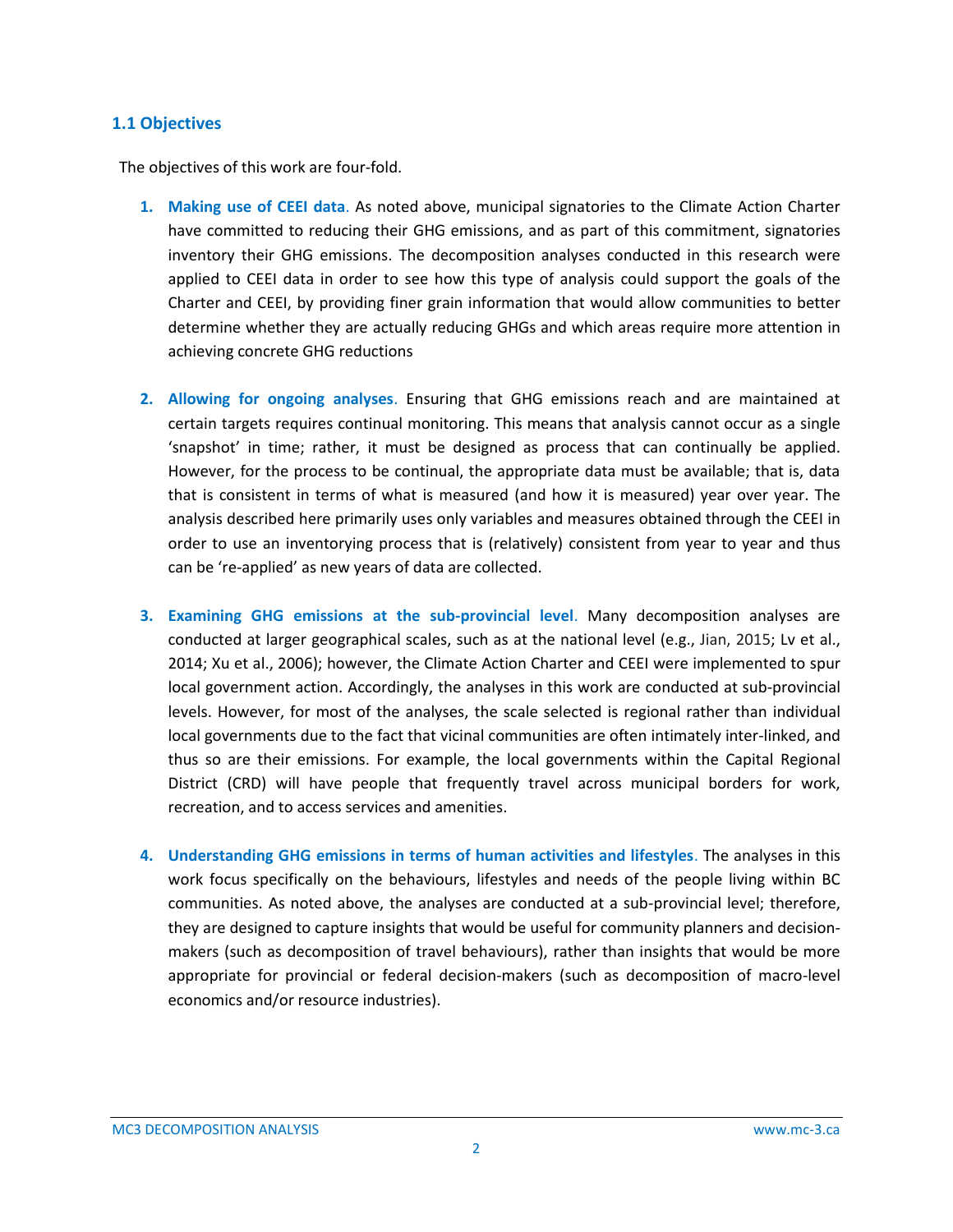### <span id="page-5-0"></span>**2. DECOMPOSITION METHOD**

Decomposition analysis disaggregates different factors that influence changes in a specific variable or subject of interest (E). Factors present in a basic decomposition formula include activity (A), structure (S) and intensity (I). Activity refers to the magnitude of an action that influences E, structure refers to the composition of different elements related to the actions influencing E, and intensity refers to strength in which elements and actions are exerting an effect on E.

**Equation 1.**  $E = \sum A_i S_i * I_i$ 

The effects each of the factors has on E can be calculated through different decomposition methods. In this research, calculations were based on additive formulae of the Logarithmic Divisia Index (LMDI) and followed methodology presented by Ang (2012) and Heinen (2013). Accordingly, individual factor effects were measured through formulae following this form.

**Equation 2.** [Activity Effect] =  $\sum L(E_i^T, E_i^0) * ln(A_i^T / A_i^0)$ **Equation 3.** [Structure Effect] =  $\sum L(E_i^T, E_i^0)$  \* $ln(S_i^T / S_i^0)$ **Equation 4.** [Intensity Effect] =  $\sum L(E_i^T, E_i^0)$  \*/n(l<sub>i</sub><sup>T</sup>/l<sub>i</sub><sup>0</sup>)

The first attempts at decomposing CEEI data (done in August/September of 2015) employed the basic decomposition formula displayed above and consisted of three factors, A, S, and I. However, doing this did not allow for a comprehensive use of the CEEI data set and did not produce rich insights. To remedy this, the current analyses employ formulae that include more than three factors, similar to that described in (Ang, 2012; Jiang, 2015), resulting in decomposition models with multiple structural and intensity factors. These analyses accommodate a wider range of variables, allowing for a more thorough exploration of contributors to GHG emissions.

It is important to note that decomposition formulae must be designed so that factors disaggregate properly and units/measures 'agree' with one another. This means that if (for example) community population is a numerator in one factor, then it needs to be a denominator in another. Such a consideration guides how the formulae are designed, and it requires composing factors in particular numerator-denominator relationships to allow for certain variables to be included.

### <span id="page-5-1"></span>**2.1 Figures**

Throughout this report, two types of graphs commonly appear. The first displays total values of effects on GHG emissions for a region. This type of graph is relatively straightforward in that it simply reports the additive values produced from each of the effects formulae applied to the data.

The second type of graph displays signed proportionate values for each of the regions. This type of graph features bars that span a value of 1 on the y-axis, representing the full range of summed negative to summed positive effects. The bars then are divided into the proportionate positive or negative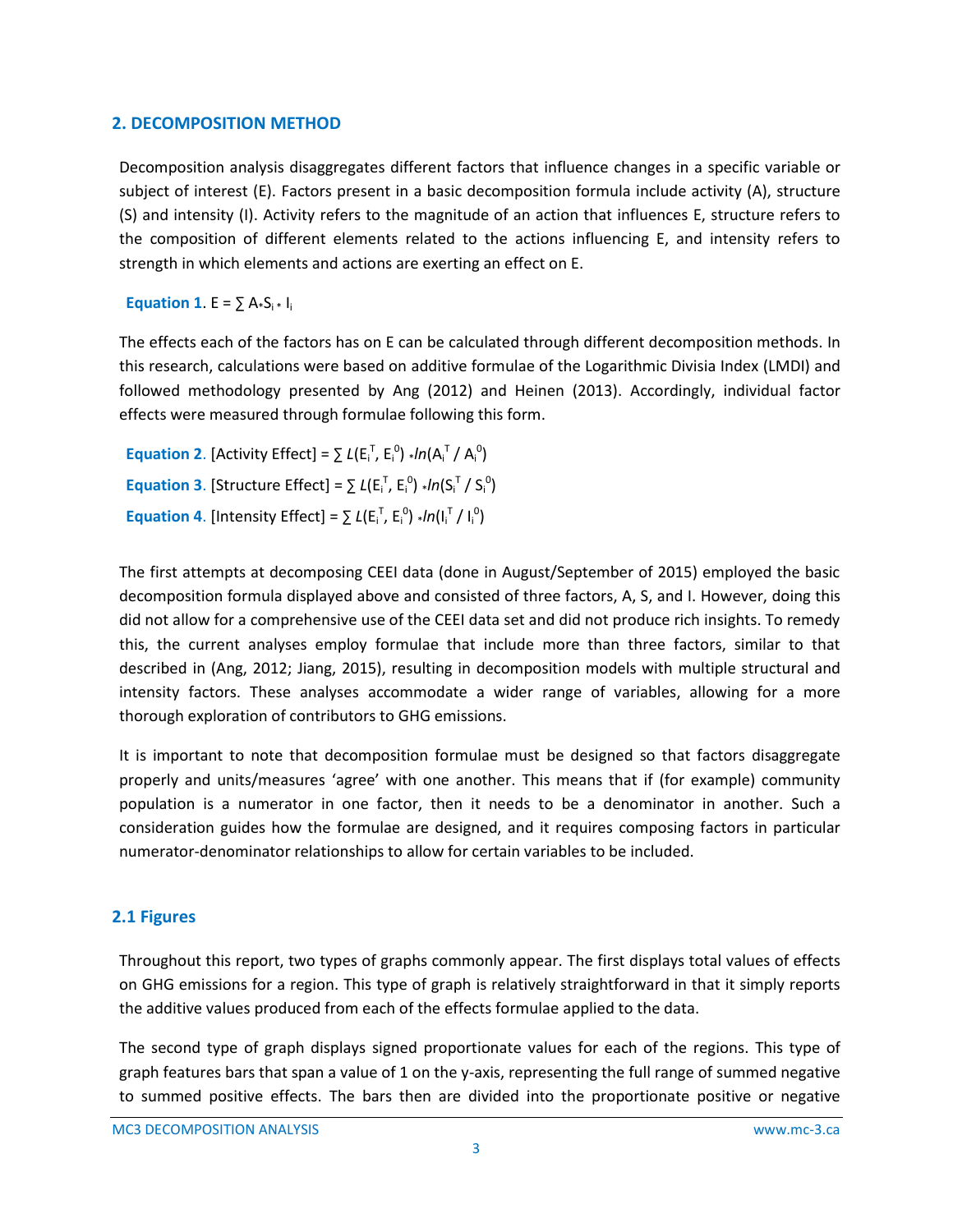amounts, according to how much of the total a particular variable assumes. Because these graphs are comprised of assigned proportionate values, a bar that spans above 0.5 on the y-axis could be considered as consisting of net positive cumulative effects and a bar that spans below -0.5 on the y-axis could be considered as consisting of net negative cumulative effects.

#### <span id="page-6-0"></span>**3. DECOMPOSITION ANALYSES**

#### <span id="page-6-1"></span>**3.1 Transportation Factors**

This decomposition examines transportation behaviour, and it provides insights on how factors related to people's movement within communities/regions influence GHG emissions. Transportation decomposition analysis only uses data from 2007 and 2010 because 2012 data is not available for certain regions.

The transportation decomposition model contains five factors. Respectively, the factors serve to provide insight on how many people or 'potential travellers' exist within a region, where people are living (e.g., in Vancouver proper or adjacent communities), the amount people are driving, the types of vehicles people are driving, and the efficiency of the vehicles. A more detailed description of these factors can be seen below.

**Equation 5**.  $E = \sum P * R_i * U_i * S_{ii} * I_{ii}$ 

**Equation 6**. [Emissions] =  $\sum$  [Population] \* ([Population]<sub>i</sub> / [Population]]) \* ([VKT]<sub>i</sub> / [Population]<sub>i</sub>) \*  $([VKT]_{ij} / [VKT]_{i}$ )  $*$  ([Emissions]<sub>ij</sub> / [VKT]<sub>ij</sub>)

### <span id="page-6-2"></span>**3.1.1** *Descriptions of Factors*

**Emissions**  $(E)$  **is the variable or item of interest, and it is measured in kilotonnes of**  $CO<sub>2</sub>$  **equivalent.** 

**Population (P)** captures changes in total population within a region. Population effects in this analysis refer to how many potential motorists (i.e., people) are present in the region. Although BC's population did not change dramatically between 2007 and 2010, this factor was considered important to include for two reasons. Firstly, this method is designed for ongoing analyses, and population dynamics might exert more of an effect in the future. Secondly, the analysis is done for different subprovincial regions, and each of these regions experience different levels of growth or (in some cases) population decreases.

**Regional population structure (R)** is a structural factor that captures population share among different communities within a region. Population structural effects provide insights on how increases in urban density might influence vehicle-related emissions.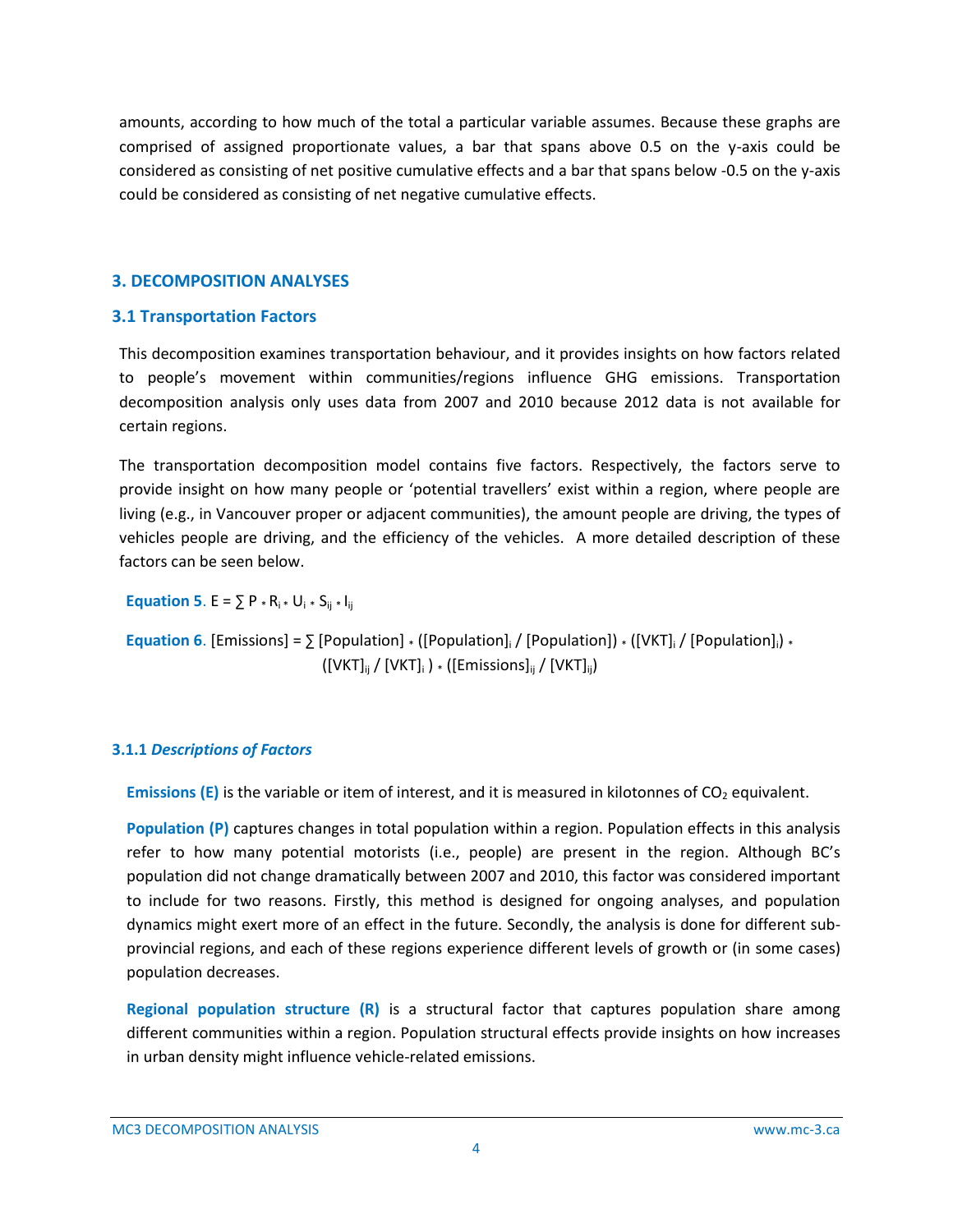**Travel intensity (U)** is an intensity factor that captures the amount of kilometers travelled per person. Travel intensity effects relate to whether people are travelling more or less using fossil fuel based vehicles.

**Vehicle type structure (S)** is a structural factor that captures the composition of kilometers travelled by different types of vehicles. Types (or categories) of vehicles are defined through the CEEI as small passenger cars, large passenger cars, light trucks/vans/SUVs, motorhomes, motorcycles/mopeds, and bus. Vehicle structural effects provide insight on how 'shifts' in usage of different types of vehicles can influence GHG emission levels.

**Emissions intensity (I)** captures the GHG emissions produced travelling certain distances, and it is linked to fuel economy. CEEI calculations account for increases in fuel efficiency in cars over the years, as well as increasing/decreasing usage of more fuel efficient types of cars (e.g., hybrids).

### <span id="page-7-0"></span>**3.1.2** *Formulae for Factor Effects*

Factor effects provide insights on how each of the factors influence changes in GHG emission. These effects are calculated through the following formulae.

**Equation 7.** [Population Effect] =  $\sum L(E_i^T, E_i^0)$  \* $ln(P_i^T / P_i^0)$ **Equation 8.** [Regional Population Structure Effect] =  $\sum L(E_i^T, E_i^0)$  \* $ln(R_i^T/R_i^0)$ **Equation 9.** [Travel Intensity Effect] =  $\sum L(E_i^T, E_i^0)$  \*/n(U<sub>i</sub><sup>T</sup>/U<sub>i</sub><sup>0</sup>) **Equation 10**. [Vehicle Type Structure Effect] =  $\sum L(E_i^T, E_i^0)$  \*/n(S<sub>i</sub><sup>T</sup>/S<sub>i</sub><sup>0</sup>) **Equation 11**. [Energy Intensity Effect] =  $\sum L(E_i^T, E_i^0)$  \*/n(l<sub>i</sub><sup>T</sup>/l<sub>i</sub><sup>0</sup>)

\* Where *L*(a , b) = (a – b) / *ln*(a / b) for a≠b When a=b, *L*(a , b) = 0 (Torrie et al., n.d.) And, small value strategy ( $\delta = 10^{-100}$ ) for zero values (Ang and Liu, 2007)

# <span id="page-7-1"></span>**3.1.3** *Results*

As mentioned in *1. Introduction*, this report primarily focuses on methodology and does not provide in depth interpretations of the output of the analyses. However, the report does provide brief descriptions of the findings to illustrate how the output can be interpreted. In the case of the transportation analysis, the following trends can be seen.

 Decreases in GHG emissions were mostly due to increases in efficiency (i.e., energy intensity effects) and fuel/energy types (i.e., conversion factor).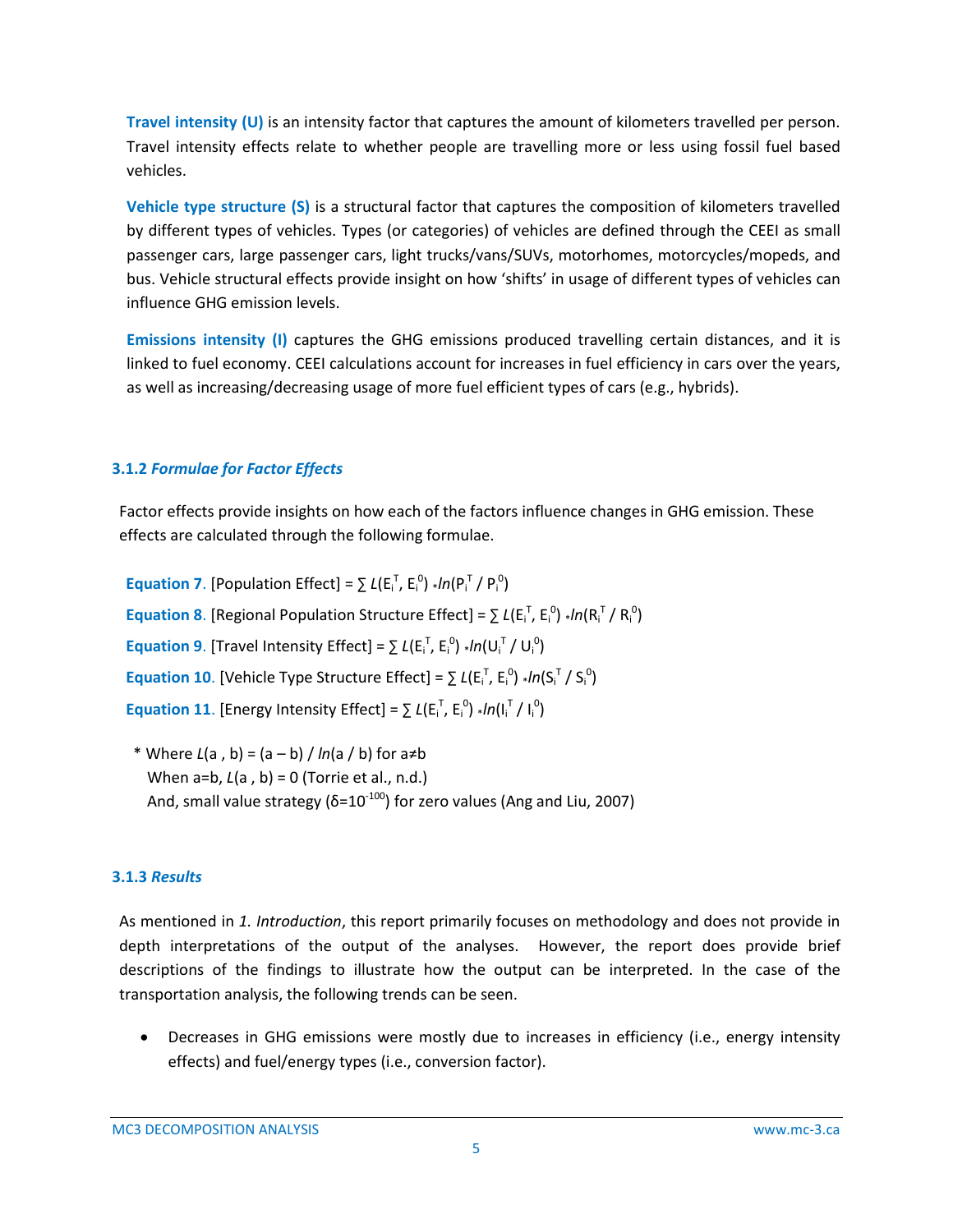- Increases in Metro-Vancouver's population exerted the largest positive effect on GHG emissions; however, this was offset by energy intensity effects experienced in the region.
- Travel intensity effects positively influenced GHG emissions in all regions except the Capital Regional District, Fraser Valley, Fraser-Fort George, and Metro-Vancouver.
- Vehicle structure effects positively influenced GHG emissions in all regions except Comox Valley, Mount Waddington, Skeena-Queen Charlotte, and Strathcona.



<span id="page-8-0"></span>**Figure 1.** *Decomposition of vehicle-related factor effects on GHG emissions for different BC regions*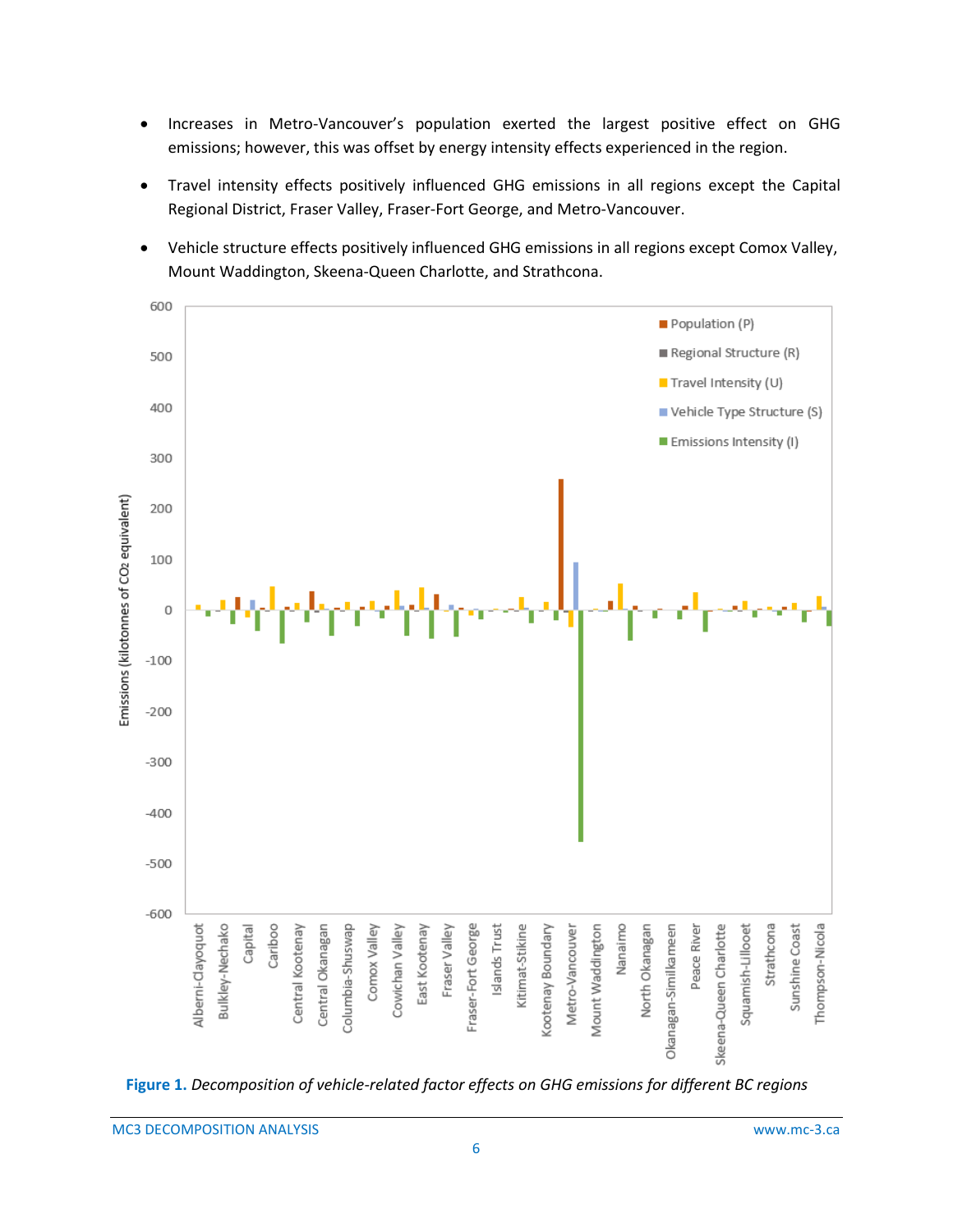

<span id="page-9-0"></span>**Figure 2.** *Proportionate values of vehicle-related factor effects on GHG emissions for different BC regions*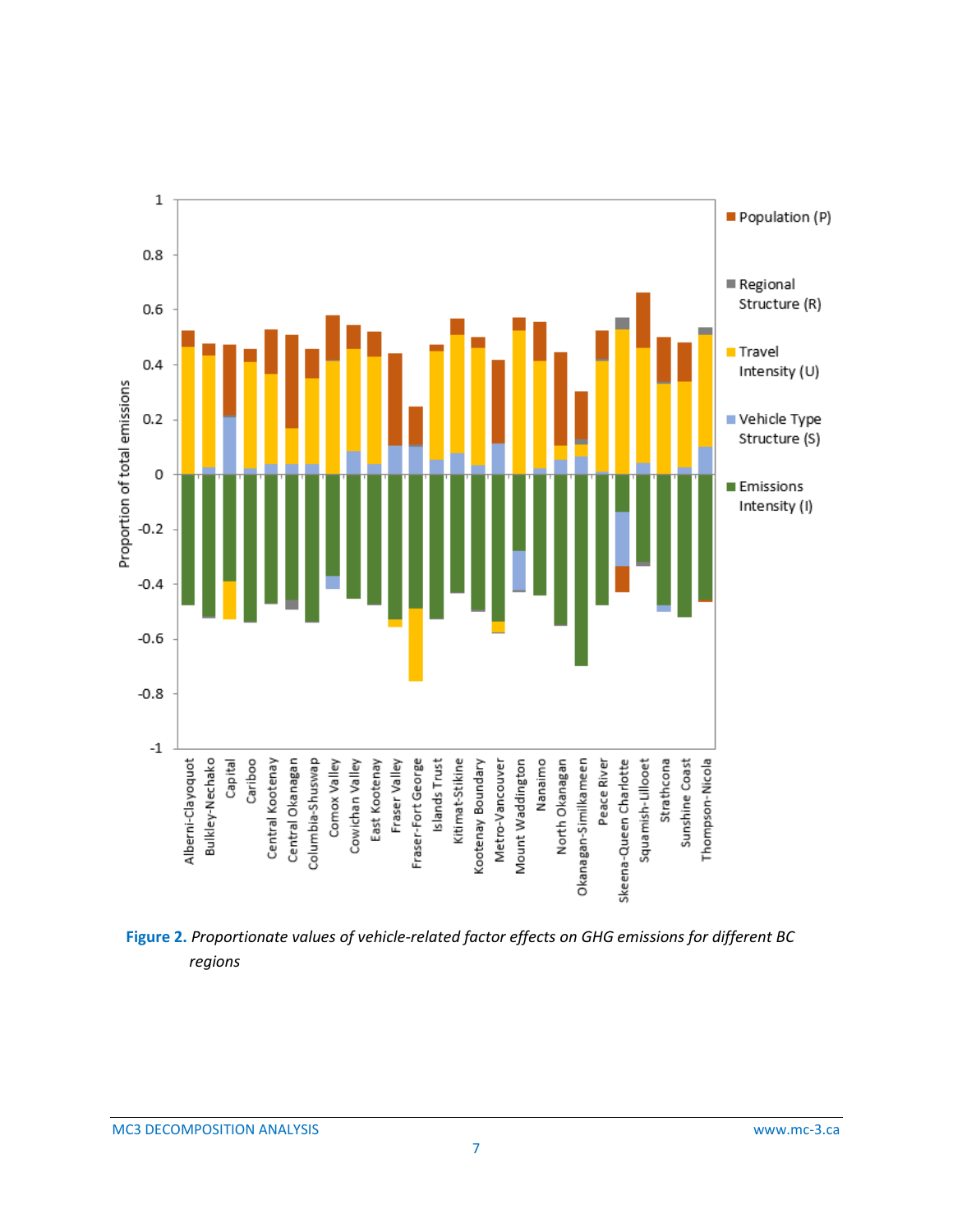## <span id="page-10-0"></span>**3.2 Residential Factors**

This decomposition explores residential energy use, and it provides insights on how factors relating to personal home energy consumption influence GHG emissions. Data for 2012 was not available for the Island Trust Area; thus, this region is excluded from the analysis.

The residence decomposition model contains five factors. Respectively, the factors serve to provide insight on how many residents exist within a region, where people are living (i.e., in communities of high or low urban density), the degree to which people are sharing living spaces (i.e., by looking at utility accounts per capita), the sources of energy for heating living spaces, and how efficient residential buildings are in terms of heating and emissions. A more detailed description of these factors can be seen below.

**Equation 12.** E =  $\Sigma$  P  $*$  R<sub>i</sub> $*$  U<sub>i</sub> $*$  S<sub>ij</sub> $*$  I<sub>ij</sub>

```
Equation 13. [Emissions] = \sum [Population] \cdot ([Population]<sub>i</sub> / [Population]) \cdot ([Connections]<sub>i</sub> /
                                [Population]<sub>i</sub>) * ([Connections]<sub>ii</sub> / [Connections]<sub>i</sub> ) * ([Emissions]<sub>ii</sub> /
                                [Connections]<sub>ii</sub>)
```
### <span id="page-10-1"></span>**3.2.1** *Descriptions of Factors*

**Emissions (E)** is the subject of interest, and it is measured in kilotonnes of CO<sub>2</sub> equivalent.

**Population (P)** captures changes in total population in a region. Population effects in this analysis refer to how many home energy consumers (i.e., people) reside in the region. This factor was considered important for the analysis for the same reasons as stated in the transportation analysis above.

**Regional population structure (R)** is a structural factor that captures population share among different communities within a region. Population structural effects provide insights on how increases (or decreases) in urban density might affect home energy usage; for example, increases in urban dwelling types such as apartments can result in lower heating energy requirements.

**Connections intensity (U)** is an intensity factor that captures the ratio of utility accounts (i.e., connections) to people. Effects of this factor provide insights on how co-habitation (or lack thereof) influences residential energy usage and (consequently) GHG emissions.

**Energy type structure (S)** is a structural factor that captures share of energy consumption by source or fuel type. This analysis is somewhat limited in that data is only available for electricity and natural gas; however, the analysis does provide insights around shifts between electric and gas-based heating.

**Emissions intensity (I)** is an intensity factor that captures GHG emissions per connection. Effects of this factor provide insight on the emissions per energy account, i.e., household.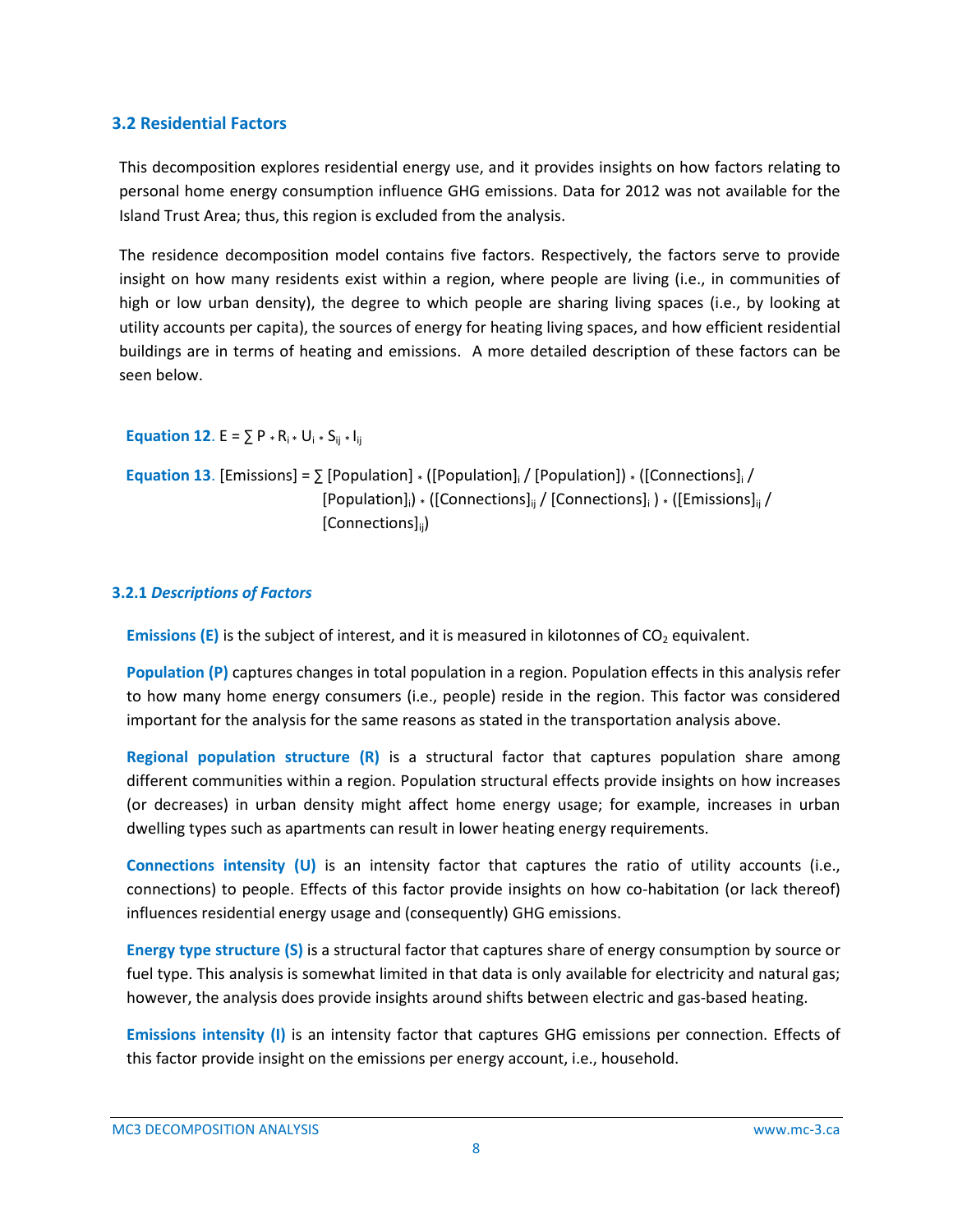# <span id="page-11-0"></span>**3.2.2** *Formulae for Factor Effects*

Factor effects illustrate how each of the residential factors influence changes in GHG emissions. They are calculated through the following formulae.

**Equation 14.** [Population Effect] =  $\sum L(E_i^T, E_i^0)$  \* $ln(P_i^T / P_i^0)$ **Equation 15.** [Regional Population Structure Effect] =  $\sum L(E_i^T, E_i^0) * ln(R_i^T/R_i^0)$ **Equation 16. [Connections Intensity Effect] =**  $\sum L(E_i^T, E_i^0) * ln(U_i^T / U_i^0)$ **Equation 17.** [Emissions Type Structure Effect] =  $\sum L(E_i^T, E_i^0)$  \*/n(S<sub>i</sub><sup>T</sup>/S<sub>i</sub><sup>0</sup>) **Equation 18.** [Emissions Intensity Effect] =  $\sum L(E_i^T, E_i^0) * In(I_i^T / I_i^0)$ 

\* Where *L*(a , b) = (a – b) / *ln*(a / b) for a≠b When a=b, *L*(a , b) = 0 (Torrie et al., n.d.) And, small value strategy ( $\delta = 10^{-100}$ ) for zero values (Ang and Liu, 2007)

### <span id="page-11-1"></span>**3.2.3** *Results*

As this report focuses on methodology, only brief descriptions of the findings are given to illustrate how decomposition output can be interpreted. Findings from the residential analysis reveal the following patterns.

- Energy intensity effects of Metro-Vancouver had the most significant influence in terms of GHG emissions reductions; whereas, Metro-Vancouver population increase had the most significant influence in terms of emissions increases.
- Connections intensity effects negatively influenced GHG emissions in 31% of the regions. This effect appears to have a particularly significant influence in Metro-Vancouver, even though the number of connections per person has varied relatively little from 2007 to 2012 (connections per person was 0.557 in 2007, 0.545 in 2010, and 0.551 in 2012).
- Energy intensity effects negatively influenced GHG emissions in all regions.
- Energy type structure effects (i.e., electricity and natural gas composition) were mixed with positive influences on GHG emissions observed with 54% of the regions.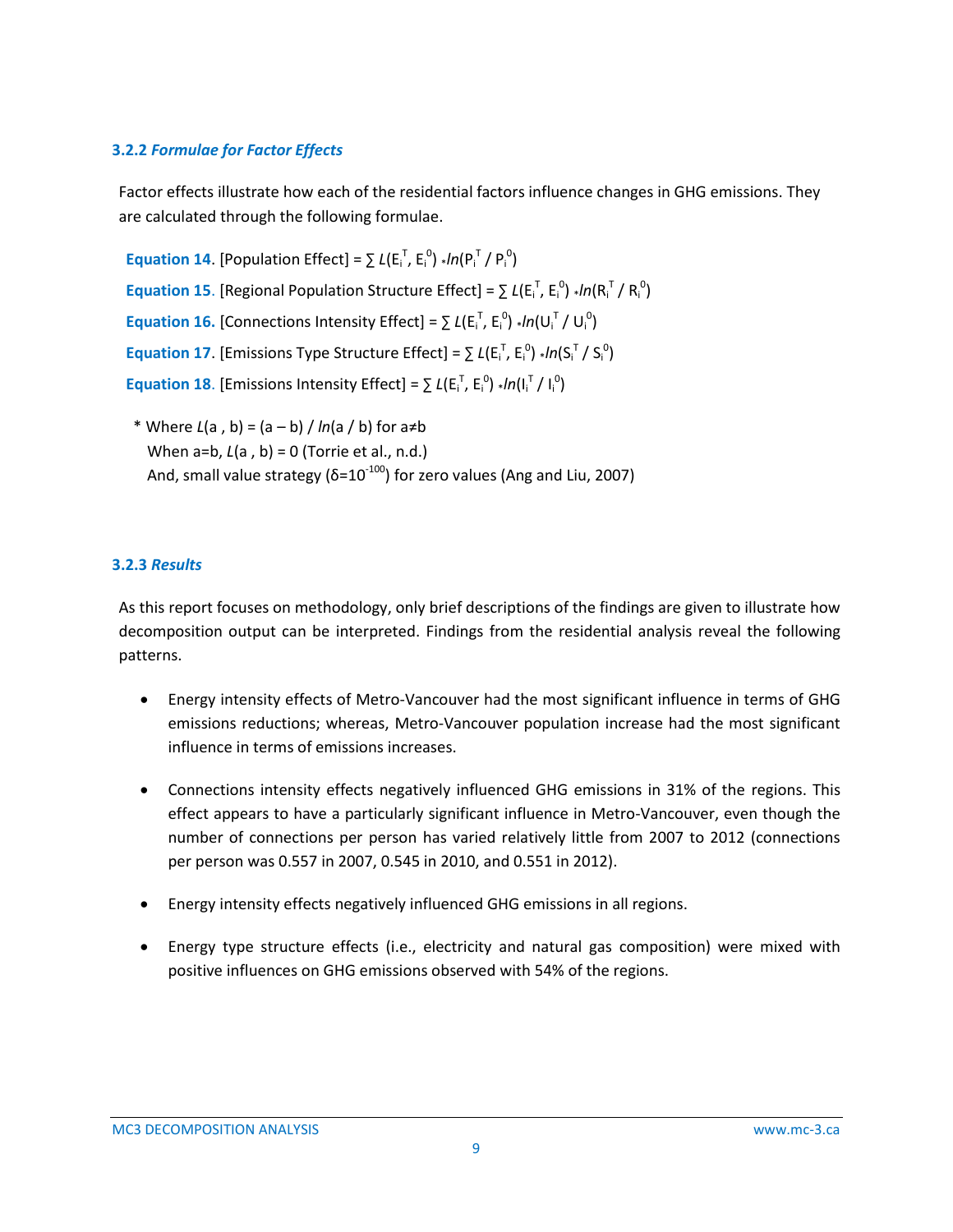

<span id="page-12-0"></span>**Figure 3.** *Decomposition of residence-related effects on GHG emissions for different BC regions*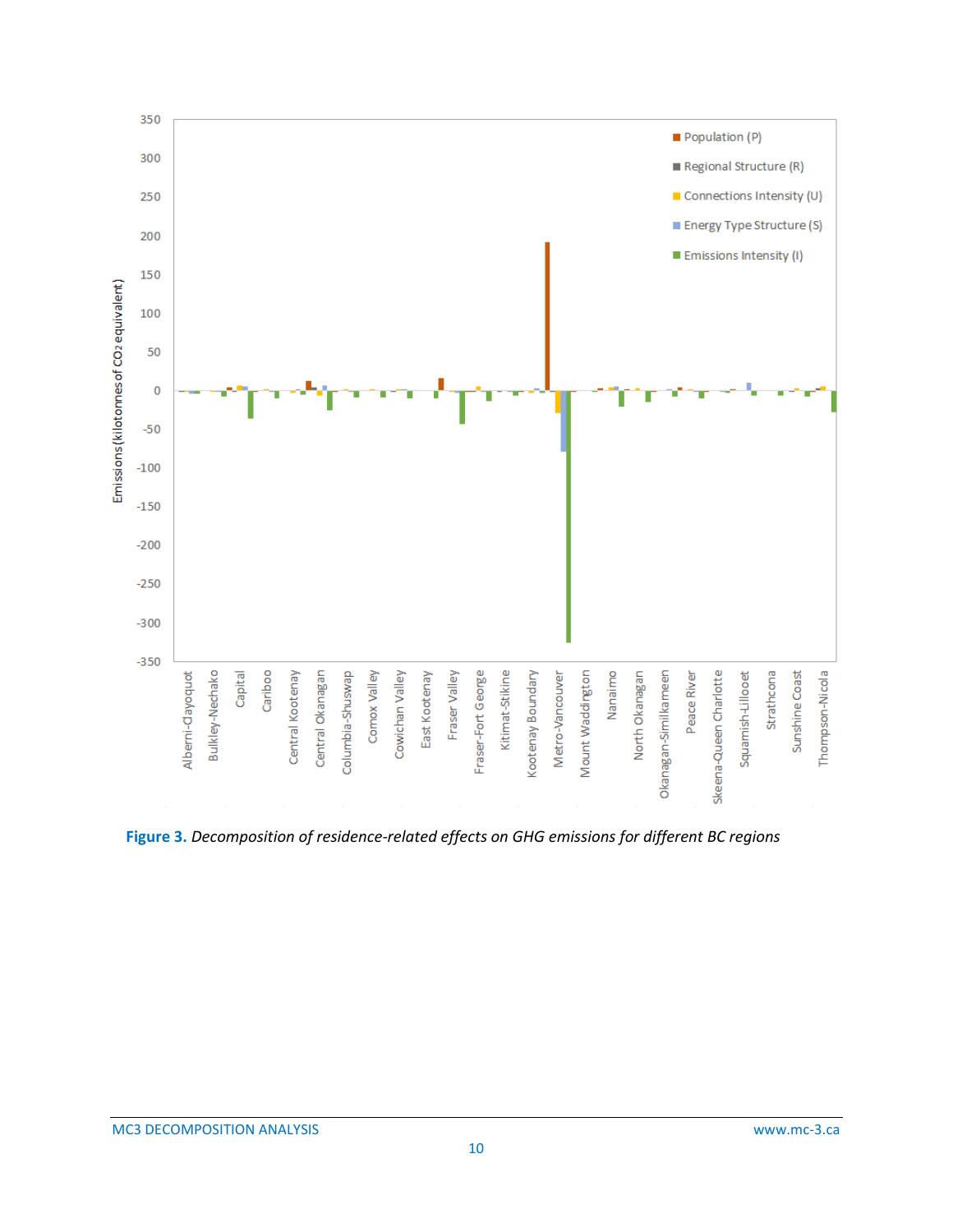

<span id="page-13-0"></span>**Figure 4.** *Proportionate values of residence-related effects on GHG emissions for different BC regions*

MC3 DECOMPOSITION ANALYSIS www.mc-3.ca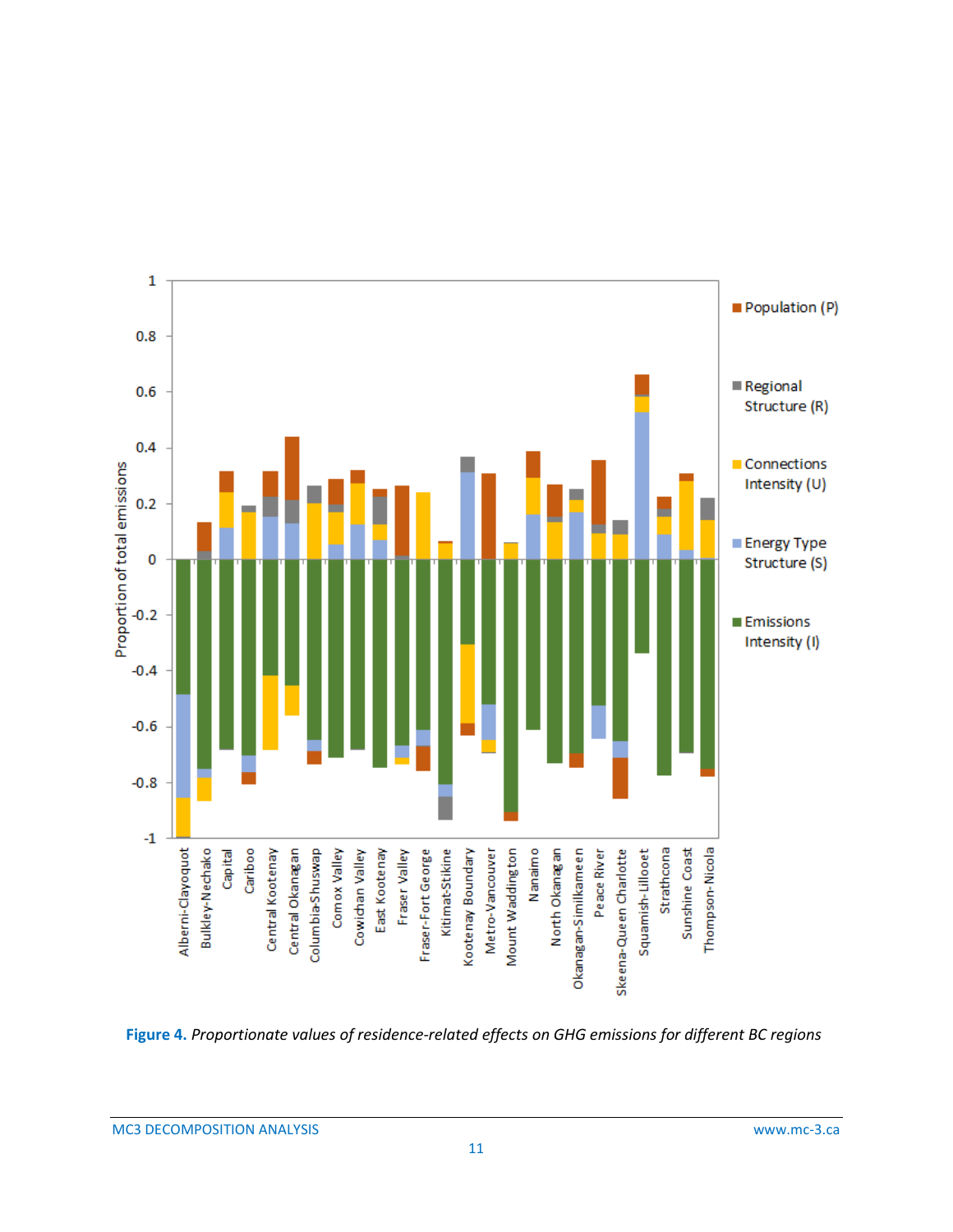# <span id="page-14-0"></span>**3.3 Commercial and Small Industrial Operations Factors**

The commercial and light-industrial sector of CEEI data refer to a collection of different operations, such as offices, commercial retail outlets, government buildings (e.g., schools and hospitals), other institutions and small to medium industrial facilities (BC Ministry of Environment, 2014). This decomposition explores the energy used by these types of operations, and insights from the analysis capture the influence amenities, services and places of work have on GHG emissions.

The commercial and light-industrial energy decomposition model contains five factors. Respectively, the factors serve to provide insight on how many people exist within a region (i.e., numbers of 'users', 'owners' and 'operators' of commercial and light-industrial facilities), where people (i.e., users, owners and operators) are living within a region, the numbers of businesses and industrial operations (estimated through utility account data) that exist per person, sources of energy for commercial and industrial operations, and how efficient these operations are in terms of energy usage and emissions production. A more detailed description of these factors can be seen below.

**Equation 19.** E =  $\Sigma$  P  $*$  R<sub>i</sub> $*$  U<sub>i</sub> $*$  S<sub>ii</sub> $*$  I<sub>ii</sub>

**Equation 20.** [Emissions] =  $\sum$  [Population]  $\cdot$  ([Population] $\cdot$  ([Connections] $\cdot$  / [Population];) \* ([Connections]<sub>ii</sub> / [Connections]; ) \* ([Emissions]<sub>ii</sub> / [Connections]<sub>ii</sub>)

### <span id="page-14-1"></span>**3.3.1** *Descriptions of Factors*

**Emissions**  $(E)$  **- This is the subject/variable of interest, and it is measured in kilotonnes of**  $CO<sub>2</sub>$ equivalent.

**Population (P)** captures changes in total population in a region. Population effects in this analysis refer to how many workers, service-users, and shoppers (i.e., people) are present in the region. This factor was considered important for the analysis for the same reasons as stated in the transportation and residence analysis.

**Regional population structure (R)** is a structural factor that captures population share among different communities within a region. Population structural effects provide insight on how increases (or decreases) in urban density might affect energy requirements for amenities, services and places of work.

**Connections intensity (U)** is an intensity factor that captures ratios of commercial/small-industrial utility accounts (i.e., connections) to people. Effects of this factor provide insight on how service, amenity and workplace sharing affects commercial/small-industrial energy usage and (consequently) GHG emissions.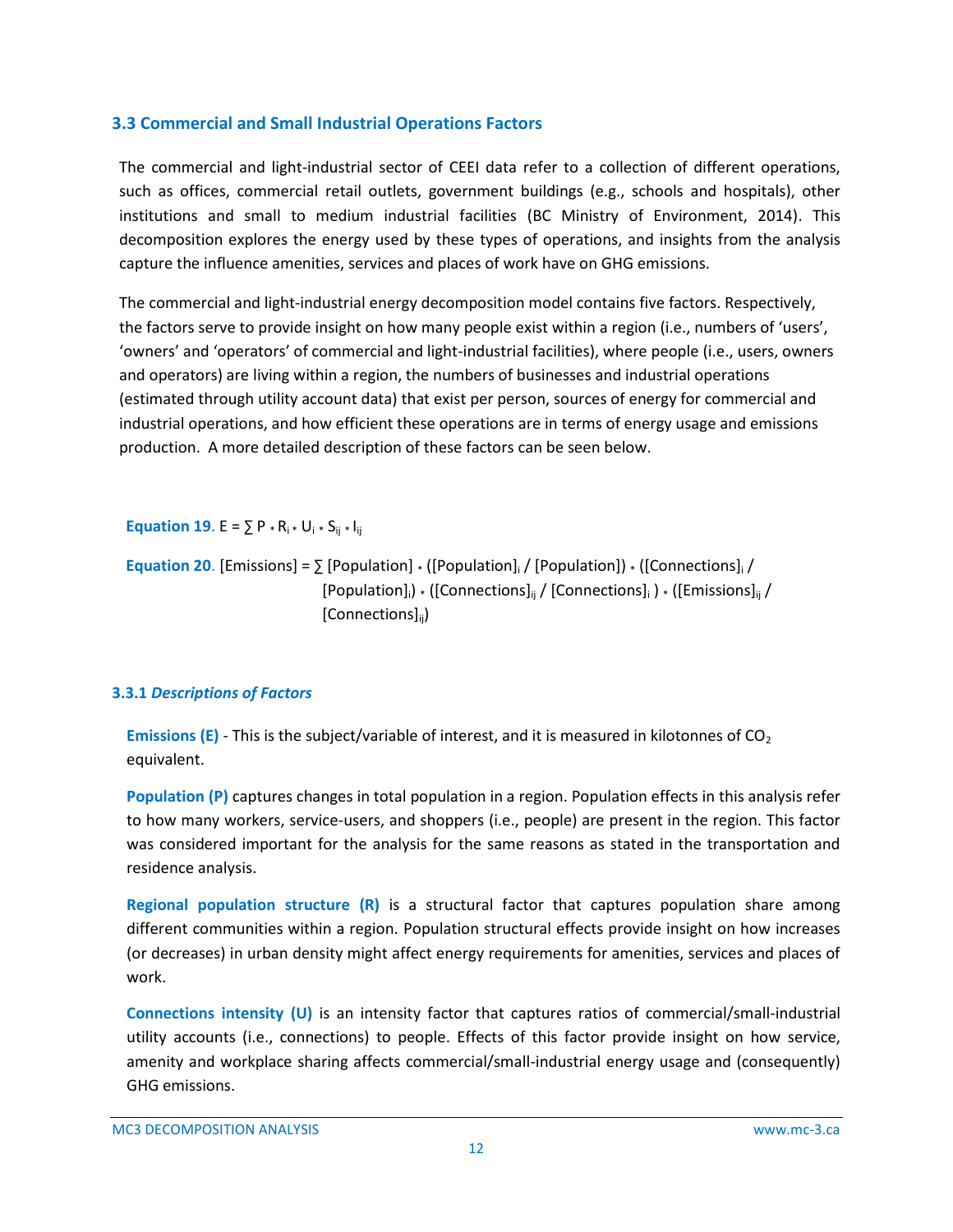**Emissions type structure (S)** is a structural factor that captures share of emissions production by source or fuel type. For commercial and small-industrial operations, data is available for electricity, natural gas, and propane.

**Emissions intensity (I)** is an intensity factor that captures GHG emissions per connection. Effects of this factor provide insight on emissions produced per energy account, i.e., commercial or smallindustrial operation.

# <span id="page-15-0"></span>**3.3.2** *Formulae for Factor Effects*

Factor effects illustrate how each of the commercial and light-industrial energy factors influence changes in GHG emission. They are calculated through the following formulae.

- **Equation 21.** [Population Effect] =  $\sum L(E_i^T, E_i^0)$  \*/n(P<sub>i</sub><sup>T</sup>/P<sub>i</sub><sup>0</sup>) **Equation 22**. [Regional Population Structure Effect] =  $\sum L(E_i^T, E_i^0)$  \*/n(R<sub>i</sub><sup>T</sup>/R<sub>i</sub><sup>0</sup>) **Equation 23.** [Connections Intensity Effect] =  $\sum L(E_i^T, E_i^0)$  \*/n(U<sub>i</sub><sup>T</sup>/U<sub>i</sub><sup>0</sup>) **Equation 24.** [Energy Type Structure Effect] =  $\sum L(E_i^T, E_i^0)$  \*/n(S<sub>i</sub><sup>T</sup>/S<sub>i</sub><sup>0</sup>) **Equation 25.** [Energy Intensity Effect] =  $\sum L(E_i^T, E_i^0)$  \*/n(l<sub>i</sub><sup>T</sup>/l<sub>i</sub><sup>0</sup>)
- \* Where *L*(a , b) = (a b) / *ln*(a / b) for a≠b When a=b, *L*(a , b) = 0 (Torrie et al., n.d.) And, small value strategy ( $\delta = 10^{-100}$ ) for zero values (Ang and Liu, 2007)

# <span id="page-15-1"></span>**3.3.3** *Results*

As this report focuses on methodology, only brief descriptions of the findings are given to illustrate how decomposition output can be interpreted. Findings from the commercial and light-industrial energy analysis reveal the following patterns.

- Increased population in Metro-Vancouver had the most significant positive influence on emissions.
- Energy type structure effects were exhibited a negative influence on GHG emissions in most of the regions, and this was observed for approximately 70% of the regions.
- Unlike the residence analysis where energy intensity effects negatively influenced GHG emissions in all regions, only 62% of the regions exhibited a negative influence with respect to this particular effect.
- Connections intensity effects exhibited a negative influence in all regions except Columbia-Shuswap, Mount Waddington, and Thompson-Nicola.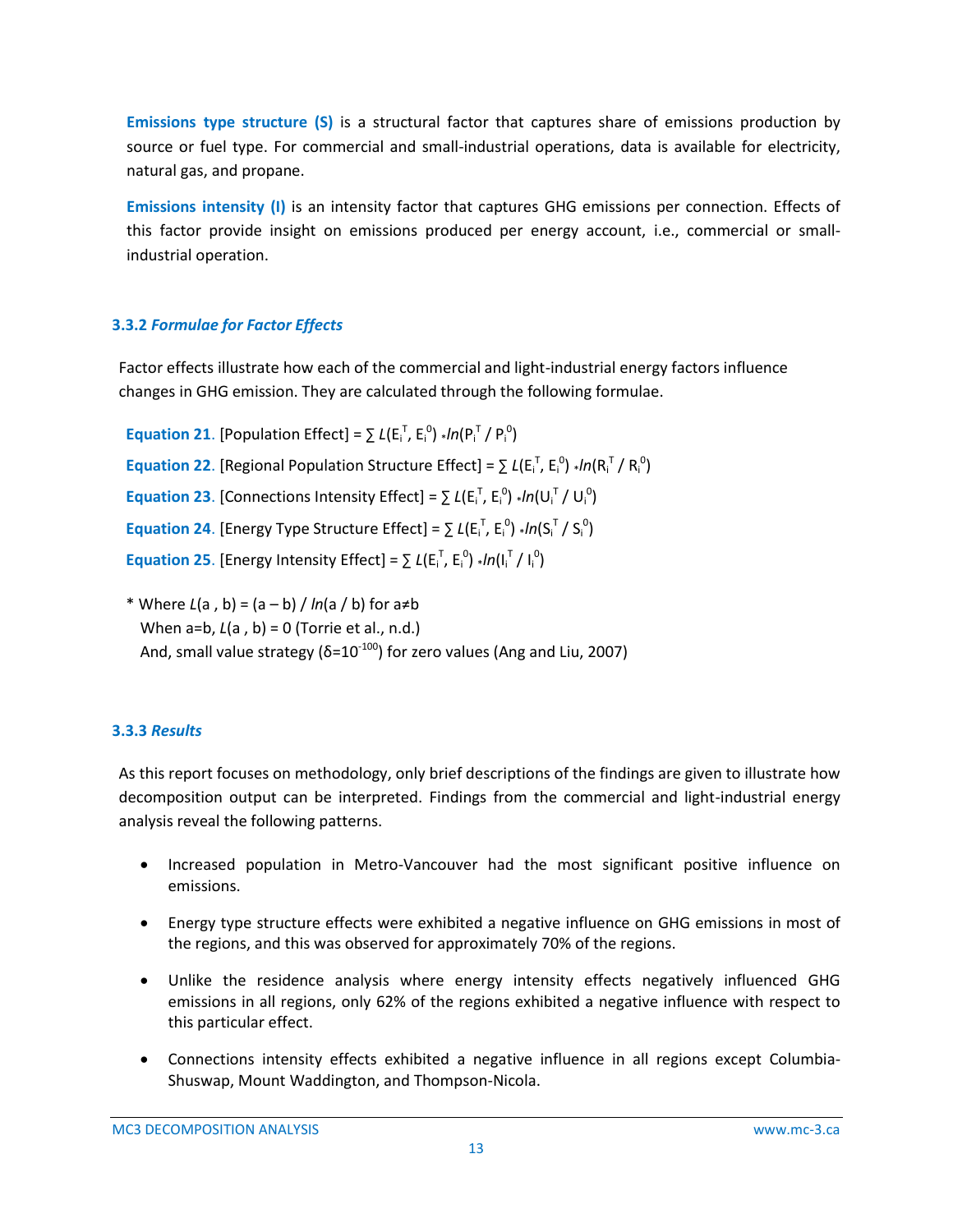

<span id="page-16-0"></span>**Figure 5.** *Decomposition of commercial/industrial-related effects on GHG emissions for different BC regions*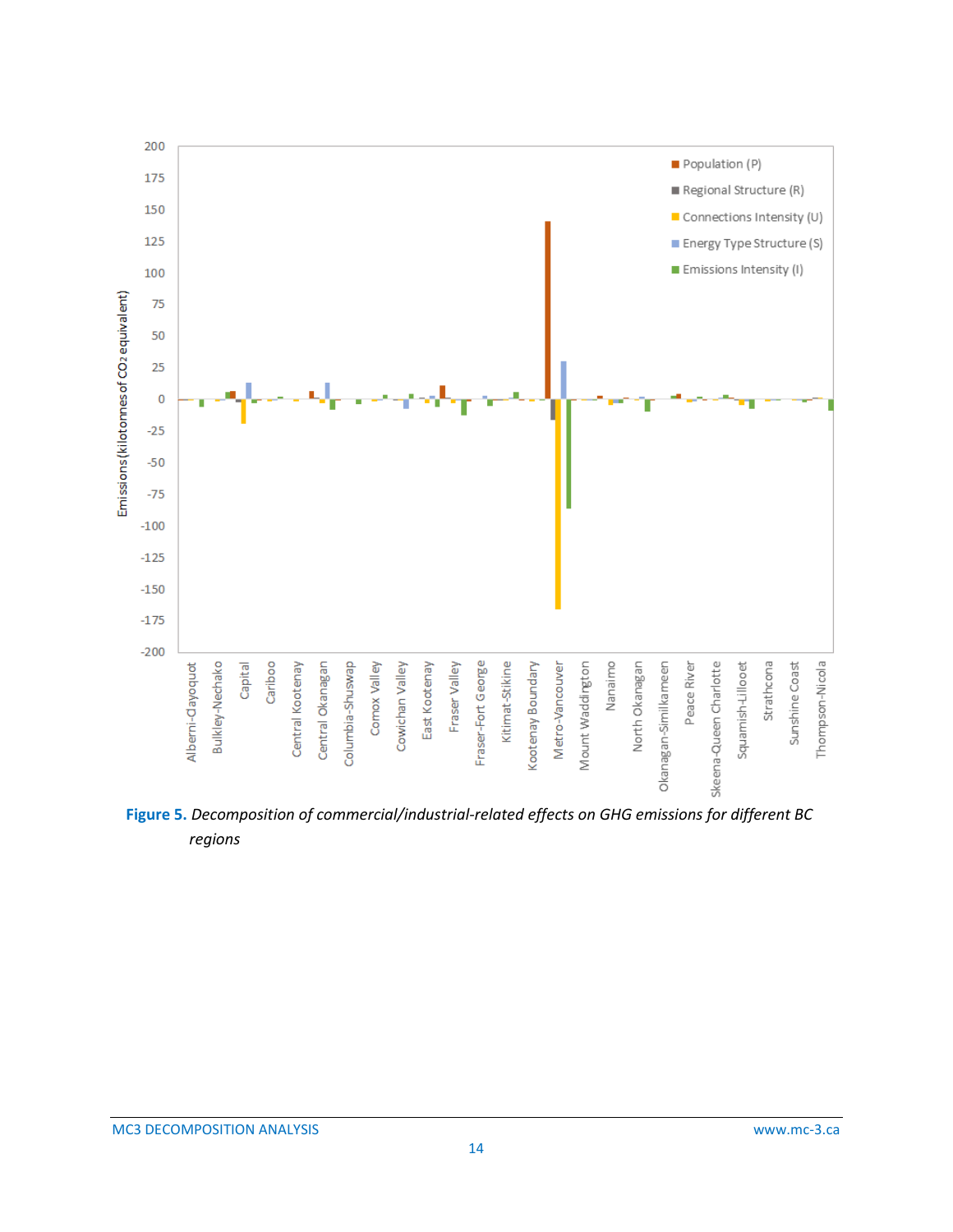

<span id="page-17-0"></span>**Figure 6.** *Proportionate values of commercial/small-industrial-related effects on emissions for different BC regions*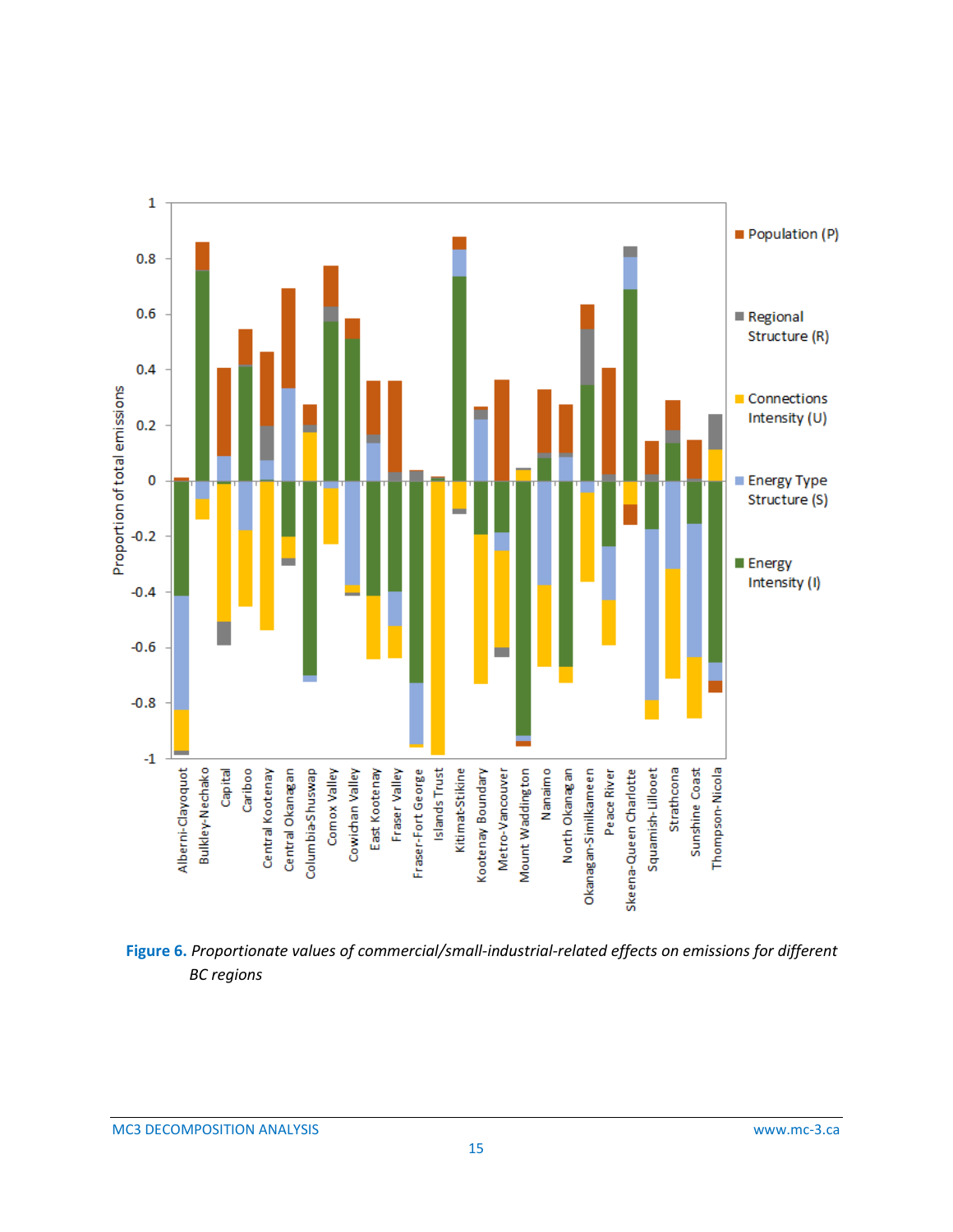#### <span id="page-18-0"></span>**4. COMPREHENSIVE ANALYSES AND PROVINCIAL OVERVIEW**

### <span id="page-18-1"></span>**4.1 Comparison of All Effects**

An analysis was conducted that included all 18 effects (i.e., 6 from each of the three decompositions) in order to develop a comprehensive impression of which factors are significant in increasing and decreasing emissions. The analysis consisted of summing absolute values for all effects for each region, and then calculating and assigning (i.e., positive or negative) proportionate values for each effect. This allowed for comparisons of effect strengths among all factors and between different factor groups (i.e., vehicle, residence, commercial/small-industrial operations).

As noted above, vehicle emissions data is only available for certain regions (i.e., Metro-Vancouver and Fraser Valley) for 2012, and the transportation decomposition analysis only captures 2007 and 2010. Accordingly, the comparison of all factors below excludes 2012 data for all factors, and only presents changes in GHG emissions between 2007 and 2010.



<span id="page-18-2"></span>**Figure 7.** *Proportionate values of all effects on emissions for different BC regions (2007-2010)*

MC3 DECOMPOSITION ANALYSIS www.mc-3.ca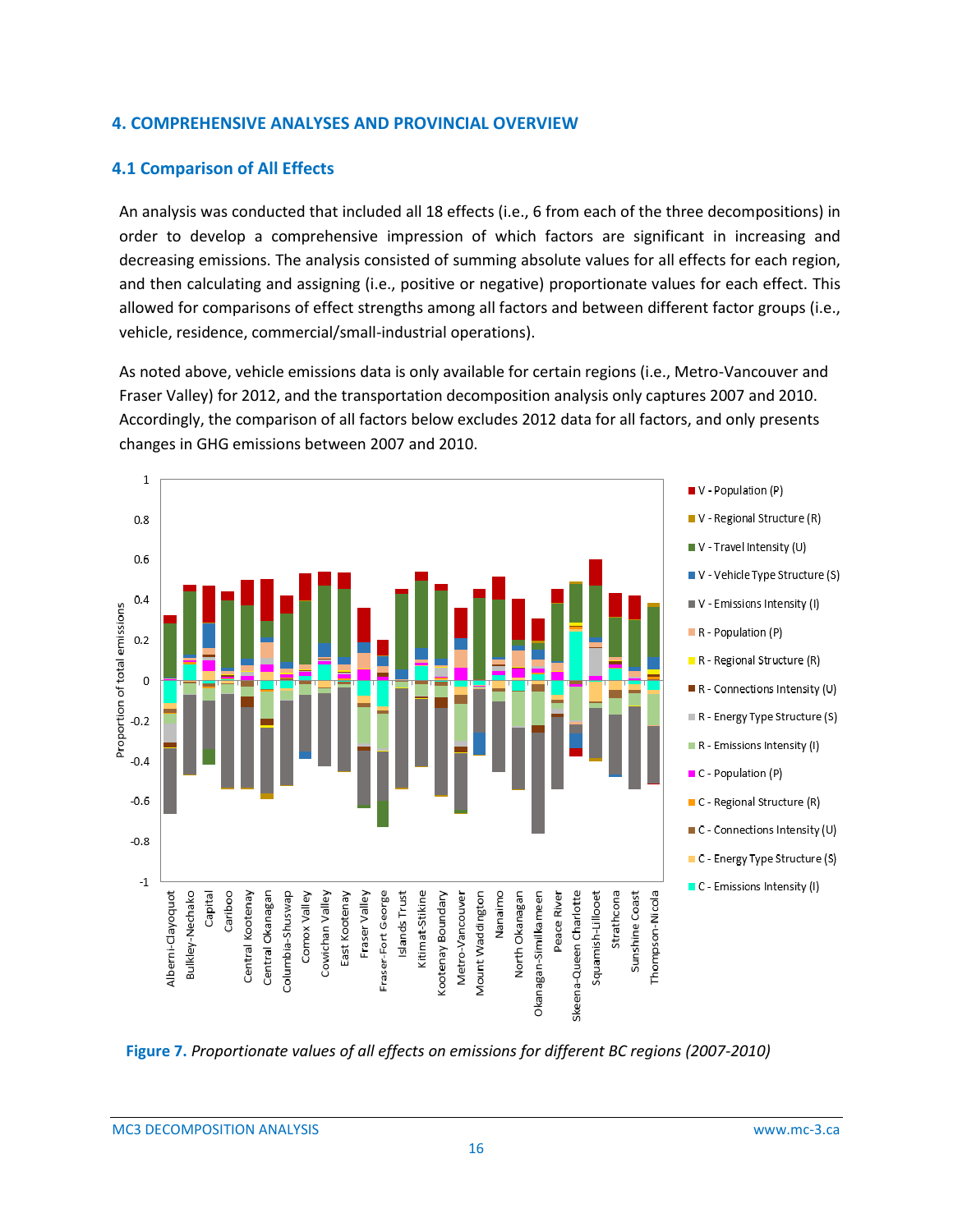#### <span id="page-19-0"></span>**4.2 Provincial-level Analysis**

Although an objective of this work is to design a procedure that analyzes emissions at the subprovincial level, provincial analysis can also be conducted in order to gain an impression of the overall trends in effects on emissions. Such an analysis was done in this work using the same formulae as above, and the results are displayed on a single graph (Figure 8), ordered from strongest negative effect to strongest positive effect. As with the comparison of all effects (Figure 7), this analysis only uses 2007 and 2010 data.



<span id="page-19-1"></span>**Figure 8.** *Decomposition of effects on emissions for different regions in BC using provincial-level data Note*: 'V' refers to vehicle-related (i.e., transportation) effects. 'R' refers to residence-related effects. 'C' refers to commercial/small-industry-related effects.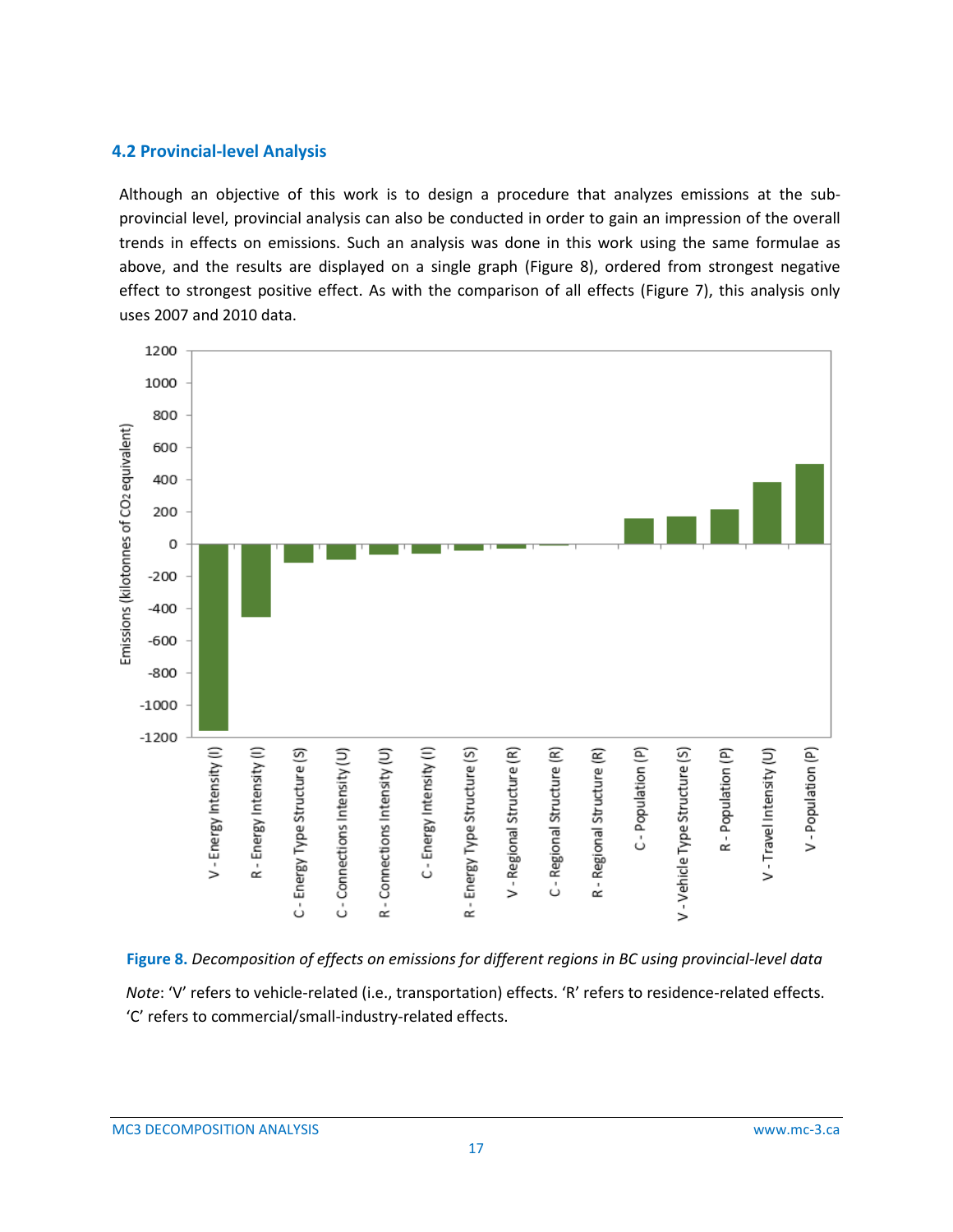## <span id="page-20-0"></span>**4.3 Results**

As with the other sections, only brief descriptions of the findings are for the purposes of illustrating how decomposition output can be interpreted. Findings from the analyses show the following relationships.

- Vehicle-related population, vehicle travel intensity, and residential-related population effects have the strongest positive influence on emissions.
- Vehicle-related energy intensity, vehicle-related conversion factor, and residential-related energy intensity effects have the strongest negative influence on emissions.
- Of all three groups of effects, vehicle-related effects exert the strongest influences (positive/negative) on emissions.

### <span id="page-20-1"></span>**5. VARIABLE OF INTEREST**

Using a single figure to visually examining decomposition output for all BC regions can present certain challenges because variations in population magnitudes result in much larger effects in some regions than in others. When scaling the y-axis is to capture all output, this unevenness can 'dwarf' plotted values representing regions that have smaller populations. In the case of BC, Metro-Vancouver comprises over half the population of the province; thus, plotted values associated with this region are typically much larger than those of the other regions.

Changing the variable of interest can address the issue described above and allow for better display of decomposition output within a single figure. Decomposition analysis can involve examining either a variable that expresses total output (e.g., Heinen, 2013) or intensity of output (e.g., Torrie et al., n.d.), depending on whether an overall activity factor is (respectively) included or excluded. Therefore, instead of expressing the variable as total GHG emissions, the output variable could be expressed as emissions per capita by removing the population factor (i.e., overall activity) from the decomposition model. Because changing the variable of interest in this manner involves removing the population factor, it excludes the variable responsible for much the aforementioned unevenness.

An analysis was conducted that used residential factors and employed GHG emissions per capita as the variable of interest. The decomposition model is similar to the model described in *3.2 Residential Factors*; however, it differs in that the population (P) factor has been removed. The factors and formulae of the analysis were similar to those described in *3.2.1 Descriptions of Factors* and *3.2.2 Formulae for Factor Effects* with the only exception being that E refers to GHG emissions per capita in this analysis rather than total emissions.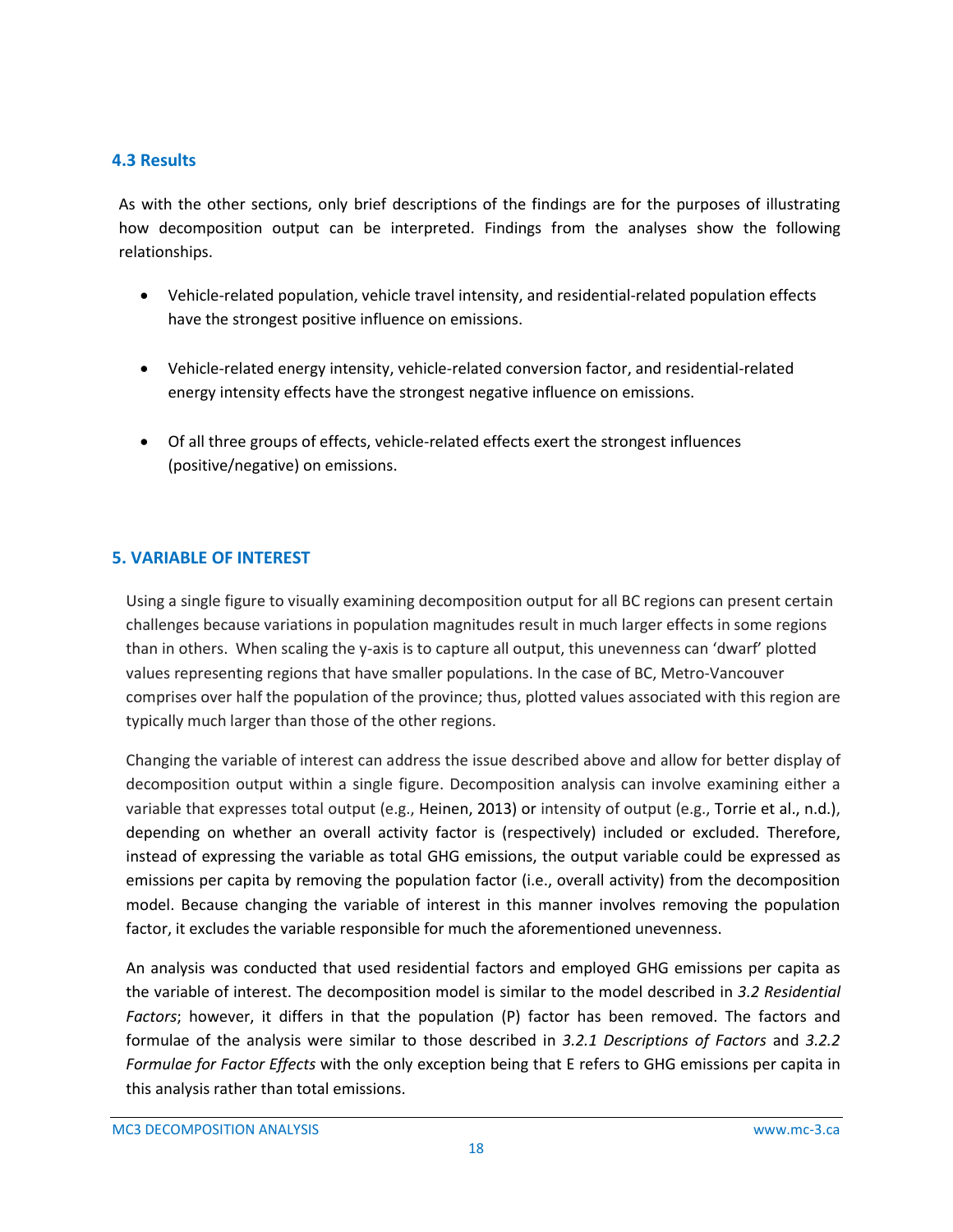**Equation 33.** E =  $\sum R_i * U_i * S_{ii} * I_{ii}$ 

**Equation 34**. [Emissions per capita] =  $\sum$  ([Population]<sub>i</sub> / [Population]) \* ([Connections]<sub>i</sub> / [Population]<sub>i</sub>) \*  $([Connections]_{ii} / [Connections]_{i}) * ([Emissions]_{ii} / [Connections]_{ii})$ 

**Equation 35**. [Regional Population Structure Effect] =  $\sum L(E_i^T, E_i^0)$  \*/n( $R_i^T / R_i^0$ ) **Equation 36.** [Connections Intensity Effect] =  $\sum L(E_i^T, E_i^0)$  \*/n(U<sub>i</sub><sup>T</sup>/U<sub>i</sub><sup>0</sup>) **Equation 37**. [Emissions Type Structure Effect] =  $\sum L(E_i^T, E_i^0)$  \*/n(S<sub>i</sub><sup>T</sup>/S<sub>i</sub><sup>0</sup>) **Equation 38.** [Emissions Intensity Effect] =  $\sum L(E_i^T, E_i^0) * In(I_i^T / I_i^0)$ 

\* Where *L*(a , b) = (a – b) / *ln*(a / b) for a≠b When a=b, *L*(a , b) = 0 (Torrie et al., n.d.) And, small value strategy ( $\delta = 10^{-100}$ ) for zero values (Ang and Liu, 2007)

Using GHG emissions per capita as the variable of interest holds the advantage of displaying of decomposition results for all regions in a clearer manner, as well as allowing for better comparisons of effects between regions. However, it is important to recognize that this approach to analysis does not capture total GHG emissions, and thus is not as useful for those wish to consider the output in terms of emissions targets. Therefore, the purpose and audience of a decomposition analysis should be considering prior to selecting the variable of interest to consider whether total output or intensity of output is more useful to those viewing and using the analysis.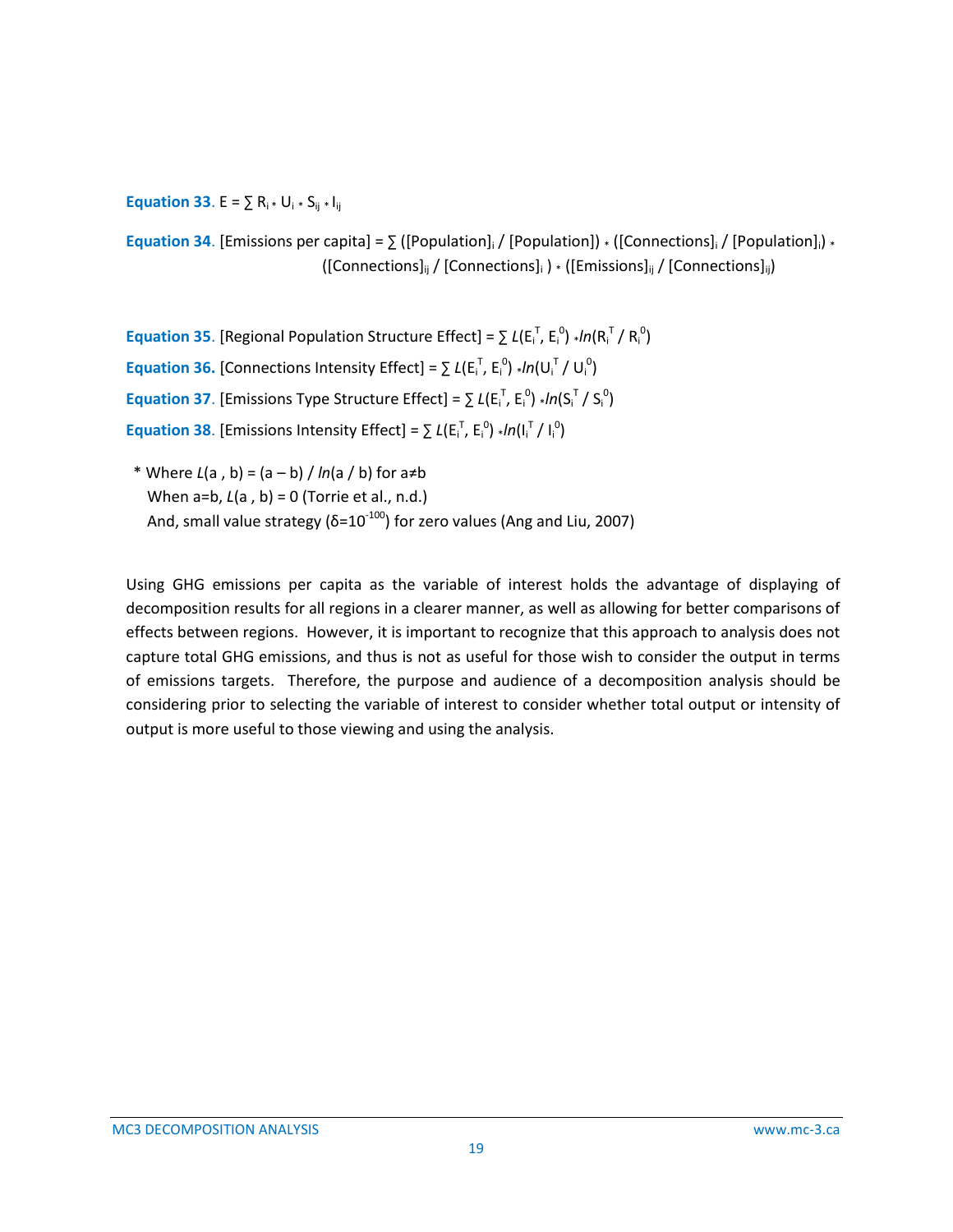

<span id="page-22-0"></span>**Figure 11.** *Decomposition of residence-related effects on GHG emissions per capita for different BC regions*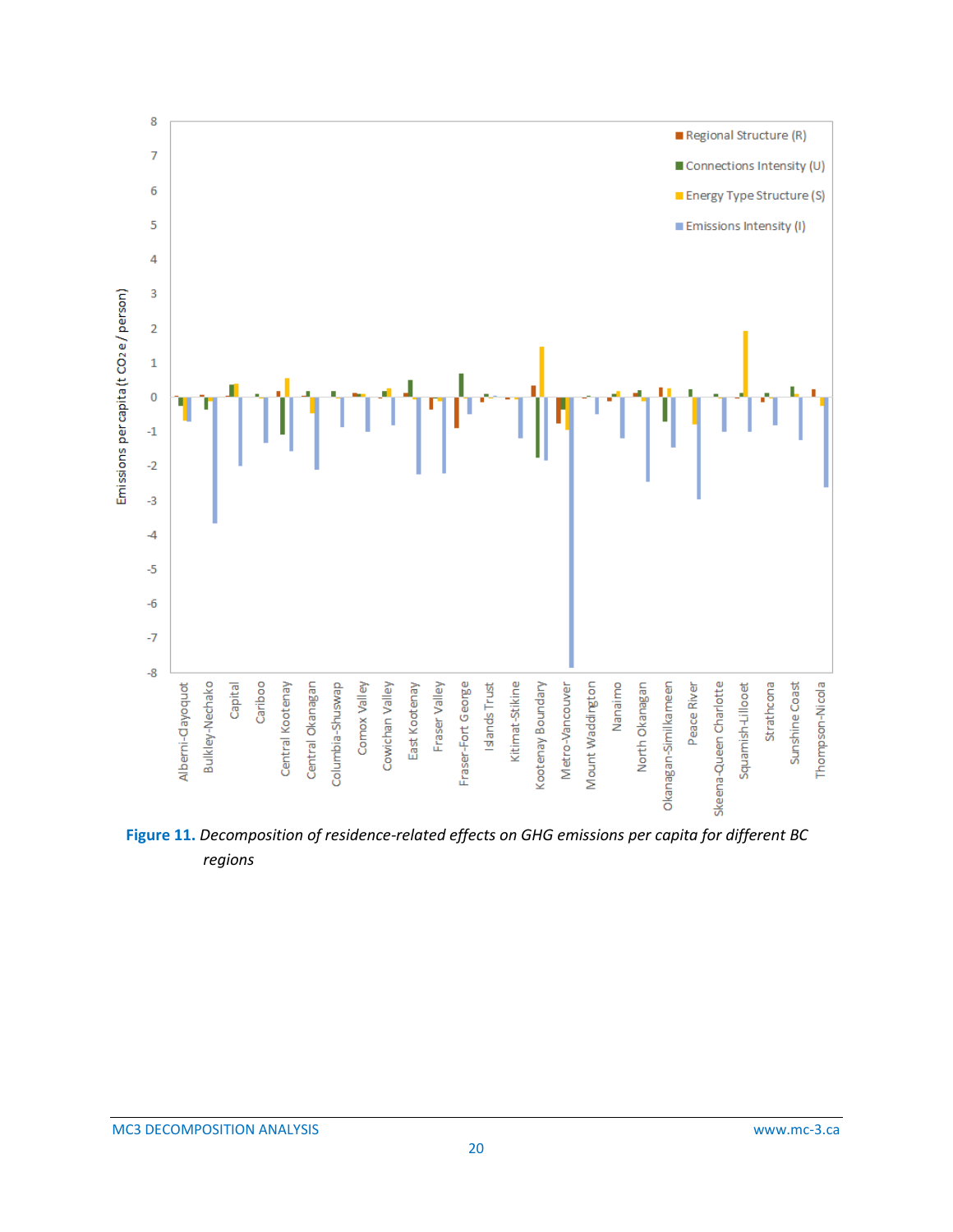#### <span id="page-23-0"></span>**6. COMMUNITY-SCALE DECOMPOSITION**

In this analysis, decomposition was conducted at a regional level, and this was useful for considering vicinal municipalities as inter-linked communities. However, conducting the analysis at this scale also holds certain disadvantages, as it aggregates community data and (thus) can obscure emissions trends for individual municipalities. Therefore, some analysts might wish to conduct decomposition at the community-scale, and these analyses can serve as complements to regional-scale work. To provide an example, a community-scale decomposition analysis was conducted on residential energy use and emissions in Metro-Vancouver. The decomposition model is similar to the model described in *3.2 Residential Factors*; however, the regional population structure (R) has been removed.

#### **Equation 12.** E =  $\sum P * U * S_i * I_i$





<span id="page-23-1"></span>

MC3 DECOMPOSITION ANALYSIS www.mc-3.ca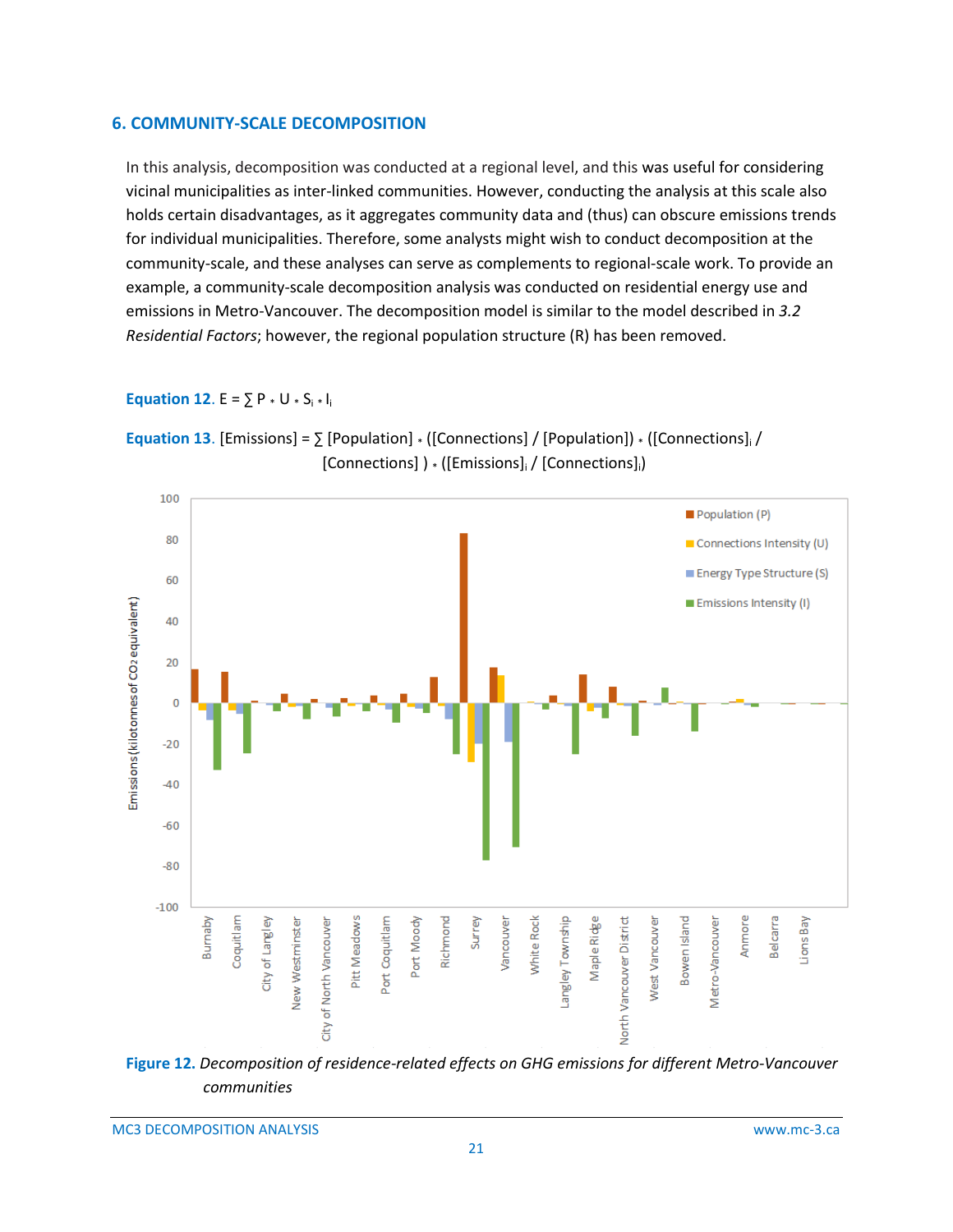#### <span id="page-24-0"></span>**7. INTEGRATING OTHER DATA**

As aforementioned, the residence decomposition analysis is limited in the way that CEEI only contains residential connections data related to electricity and natural gas. Such limitations can be overcome by integrating other data into the analysis. For example, data on occupied dwellings can be used instead of connections data, and by doing this, CEEI estimates on other energy sources with no associated connections data, such as wood, heating oil and propane, can be included in the decomposition. Such a decomposition model would take the following form.

**Equation 26.**  $E = \sum P * R_i * U_i * I_i * S_{ii}$ 

**Equation 27.** [Emissions] =  $\sum$  [Population]  $\cdot$  ([Population]<sub>i</sub> / [Population])  $\cdot$  ([Dwellings]<sub>i</sub> / [Population]<sub>i</sub>)  $*$  ([Emissions]<sub>i</sub> / [Dwellings]<sub>i</sub> )  $*$  ([Emissions]<sub>ij</sub> / [Emissions]<sub>i</sub>)

It is important to realize that although conceptually sound, integrating data from other data sources presents some practical challenges. In particular, data might not align properly in terms of year-ofcollection. Referring to the example above, numbers of dwellings can be retrieved from census data; however, while census data is available for 2006 and 2011, it is not available for 2007, 2010 and 2012. This mismatch between data years creates difficulties for conducting a reliable analysis on integrated datasets, as it would involve using dwelling data for years nearest to 2007 (i.e., 2006), 2010 (i.e., 2011), and 2012 (i.e., 2011), rather than data collected for the same years. Such issues and challenges demonstrate the benefits of designing methodology and formulae that employ only the one data inventory and protocol (i.e., CEEI).

### <span id="page-24-1"></span>**8. METHODOLOGICAL INSIGHTS AND CONCLUSIONS**

Decomposition methodology consists of varied techniques and approaches and no 'standard' procedure exists (Ang, 2004). Accordingly, this work was designed to explore different methodological approaches and examine ways of employing decomposition analysis to interrogate community GHG emissions data. Although only 2007, 2010 and 2012 data were available for this analysis, the work has produced valuable insights on how to employ decomposition methodology for examining local-scale data and (subsequently) supporting local climate action. The following describes some of these insights.

**1. Defining the scale of analysis**. The purpose of this research was to determine how decomposition analysis can be employed to assist local policy and decision-making, and accordingly, the analysis was conducted at sub-provincial levels. However, it was determined that regional rather than local levels were more appropriate for the analysis, as emissions of nearby communities are linked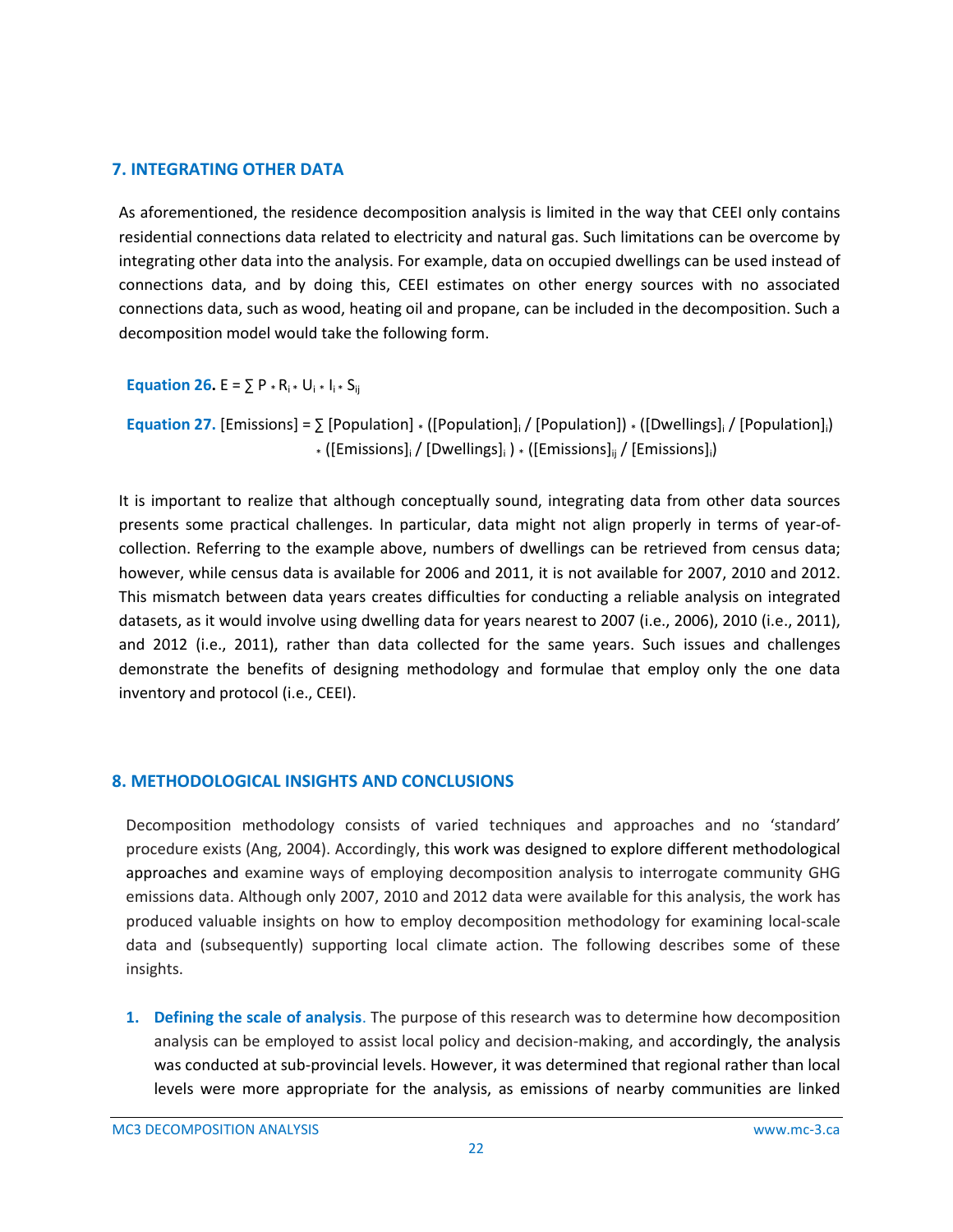through activities that extend beyond municipal boundaries. For example, people living within Metro-Vancouver frequently travel from one city to another for work, recreation, and to access services and amenities. Analyzing data at the regional level allowed for decomposition models to be designed in such a way that inferences can be made around how population distribution through a metro area might affect emissions. More specifically speaking, a structural factor capturing the proportions of a region's total population located in different communities was included in the models, and such a factor can be examined for insights on how increases or decreases in urban density might influence emissions (e.g., more people living in suburban areas might lead to higher vehicle-related emissions).

- **2. Balancing extensiveness and clarity**. The first attempt at developing decomposition models for CEEI data employed the basic formula comprised of activity, structural and intensity factors. In the transportation model, this consisted of total population change (i.e., activity), population distribution among different communities (i.e., structural), and vehicular emissions per person (i.e., intensity). It quickly became apparent that such simple models did not produce rich insights, and similar to that done in Ang (2012) and Jian (2015), the models were expanded. This allowed for more comprehensive examination and insight on other factors such as kilometers travelled per person and fuel efficiency of vehicles; however, expanding models also resulted in some difficultto-interpret factors. Initially, the new model contained six factors and included a 'conversion factor' (Ang, 2012) that related to unit conversion from energy consumption to GHG emissions, but it was unclear as to what this factor meant in terms of behaviours and GHG production. Therefore, the model was once again refined, removing this factor. Such an iterative process demonstrates that designing decomposition model requires a balance between attempting to capture a wide breadth of factors and ensuring the factors are clear in how they can be interpreted.
- **3. Selecting the terms and designing the model**. Decomposition formulae must be designed in such a manner that the units mathematically 'agree' with one another when disaggregating. For example, community population is a numerator in the population distribution factor of the transportation model; therefore, it also needed to be a denominator in another factor (i.e., kilometers travelled per person). This requires considerations around how to use available data to develop decomposition models that are mathematically sound, while also ensuring factors 'make sense' in the context of policymaking and interpreting them in meaningful ways (Jian, 2015). Addressing such a challenge is best addressed through collaboration with target users and stakeholders, in which decomposition models are presented to these groups in order to receive feedback on the usefulness and 'meaningfulness' of the factors (and then the models refined based on the feedback). In terms of MC<sup>3</sup>'s research, decomposition models have been presented to provincial government partners; however, more work is planned (and needed) around engaging different potential users, soliciting feedback, and refining models accordingly.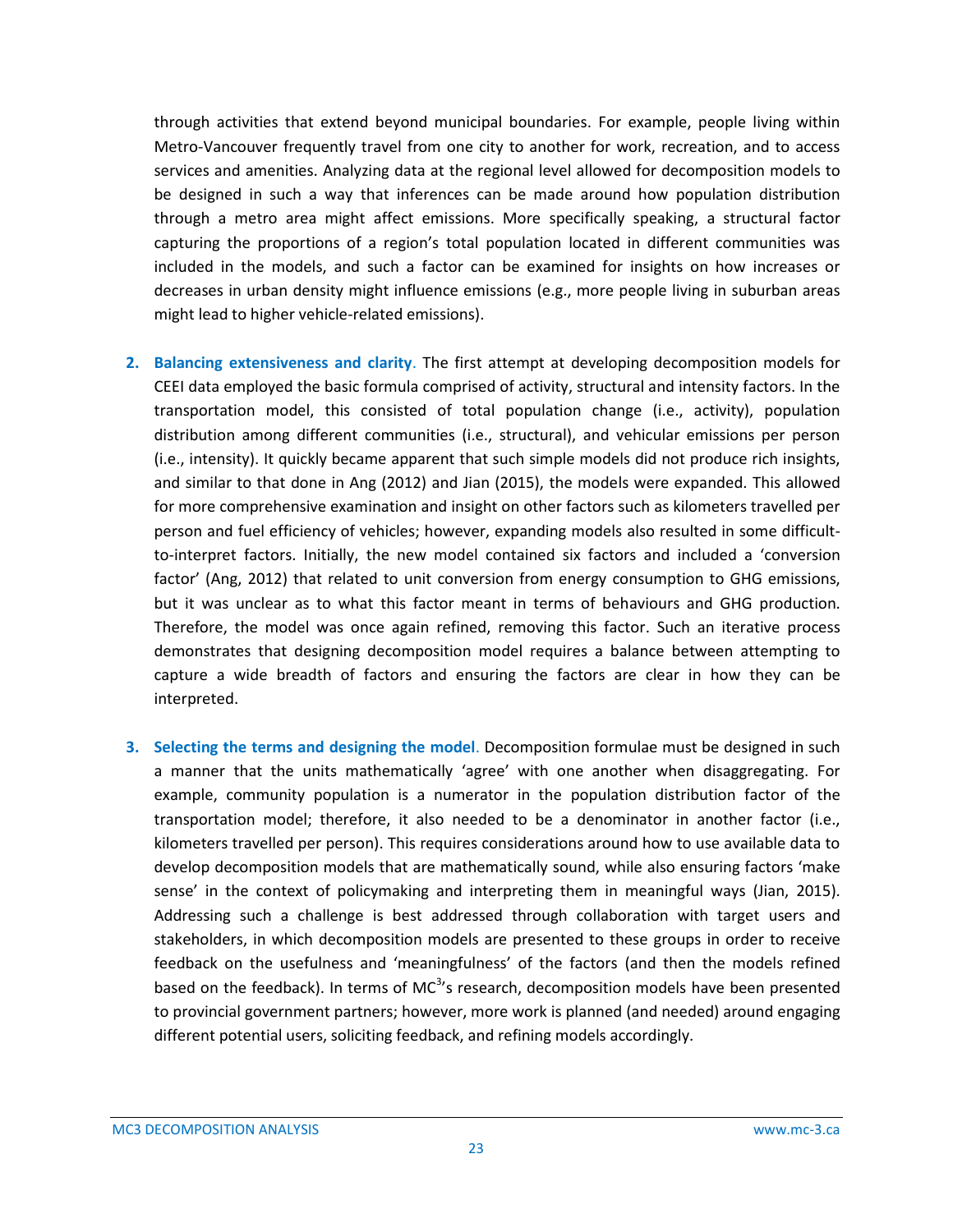- **4. Selecting the type of output variable**. Consideration needs to be given around the nature of the output variable. Decomposition analysis can involve examining either a variable that expresses a total (e.g., Heinen, 2013) or an intensity (e.g., Torrie et al., n.d.), depending on whether an overall activity factor is (respectively) included or excluded. In the context of MC<sup>3</sup>'s research, the output variable can be expressed as either total GHG emissions or emissions per capita. The former might more useful for municipal planners and decision-makers, as it could allow them to compare the output of the analysis to emissions targets. However, the latter could be of more interest to researchers because it could provide them with output that is not affected by population size, thus allowing for comparisons among a variety of different urban and rural regions.
- **5. Using output to guide further investigation.** Some factors are relatively straightforward to interpret, whereas others might require some further probing to determine why a particular trend is occurring. An example of the latter includes the population structure factor included in the residence decomposition model. Similar to the transportation model, this factor captured proportions of population located in different communities, and it was included to make inferences around how urban density might influence residential energy use. However, in some case, making these inferences requires further investigation around whether the cities with increasing proportions of the population are indeed housing people in higher density dwellings, and such further inquiry could require examining data from other sources and in different ways. Ultimately, it is important to recognize that decomposition analysis can serve as a point of departure rather than a destination, and certain analytical outputs are best used for guiding further investigation.